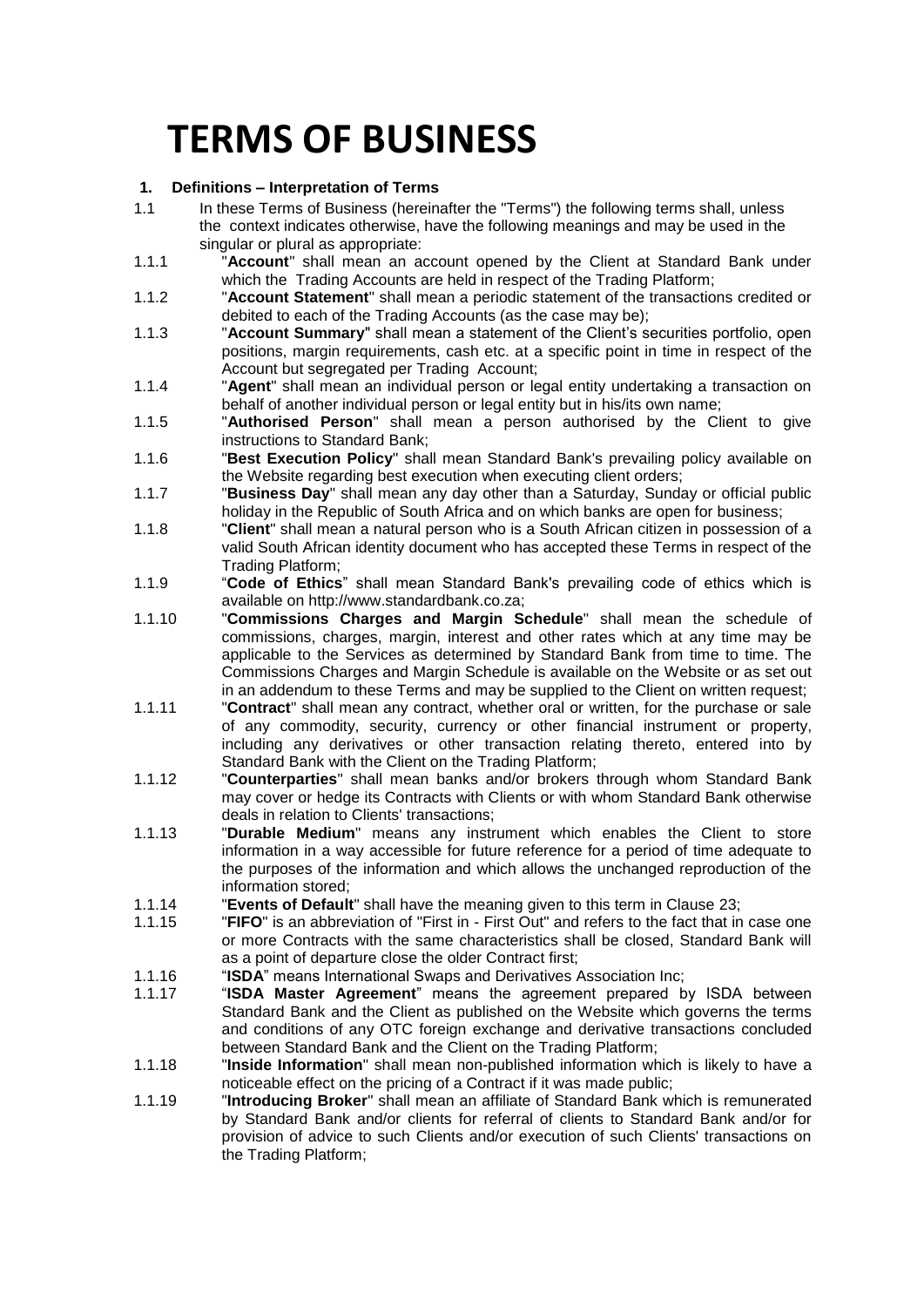- 1.1.20 "**Main Trading Account**" means the initial Trading Account as chosen by the Client as the base currency;
- 1.1.21 "**Margin Trade**" shall mean a Contract opened and maintained based on a margin deposit as opposed to a Contract based on a purchase price;
- 1.1.22 "**Market Maker**" shall mean a professional participant in the financial markets who continuously offers purchase and sale prices for a financial instrument in order to buy and sell respectively in the event of interested Clients;
- 1.1.23 "**Market Rules**" shall mean the rules, regulations, customs and practices from time to time of any exchange, clearing house or other organisation or market involved in, or otherwise relevant to, the conclusion, execution, terms or settlement of a transaction or Contract and any exercise by any such exchange, clearing house or other organisation or market of any power or authority conferred on it;
- 1.1.24 "**Net Free Equity**" is a basis of calculation of interest which is calculated in accordance with the definition specified in Standard Bank's Commissions Charges and Margin Schedule;
- 1.1.25 "**Onboarding Documentation**" shall mean any and all documentation which Standard Bank requires the Client to complete and/or submit (as the case may be) prior to being allowed access to any of the Services;
- 1.1.26 "**Online Terms**" shall mean the terms of access as published on the Website from time to time;
- 1.1.27 "**OTC**" shall mean any Contract concerning a commodity, security, currency or other financial instrument or property, which is not traded on a regulated stock or commodity exchange but "over the counter" by Standard Bank;
- 1.1.28 "**Other Agreement**" shall mean any agreement between the Parties (other than these Terms) governing the transactions executed on the Trading Platform including, without limitation the ISDA Master Agreement, Online Terms and the business or trading terms and conditions as published on the Website;
- 1.1.29 "**Parties**" shall mean the parties to these Terms, being Standard Bank and the Client and "**Party**" shall mean either one of them;
- 1.1.30 "**Principal**" shall mean the individual person or the legal entity which is a party to a transaction;
- 1.1.31 "**Standard Bank Group**" shall mean all entities, including the holding company, headquarter, branches, subsidiaries, representative offices and any other entities, as stated at Standard Bank's website www.standardbank.com;
- 1.1.32 "**Standard Bank**" shall mean The Standard Bank of South Africa Limited a public company registered and incorporated in accordance with the laws of the Republic of South Africa with registration number 1962/000738/06 and with its principal place of business being 1<sup>st</sup> Floor, East Wing, 30 Baker Street, Rosebank, 2196, Republic of South Africa;
- 1.1.33 "**Security**" shall mean any securities or other assets deposited with Standard Bank by the Client;
- 1.1.34 "**Services**" shall mean the services to be provided by Standard Bank subject to the Terms;
- 1.1.35 "**Settlement/Trade Confirmation**" shall mean a notification, which includes without limitation a pop-up image, from Standard Bank to the Client confirming the Client's entry into a Contract;
- 1.1.36 "**Terms**" shall mean these General Business Terms governing the relationship between the Client and Standard Bank in respect of the Trading Platform;
- 1.1.37 "**Trading Account**" shall mean each United States Dollar, Euro and/or Great British Pound Sterling denominated account opened in the name of the Client under the Account;
- 1.1.38 "**Trading Platform**" shall mean any online trading platform made available by Standard Bank under the Terms; and
- 1.1.39 "**Website**" means<https://webtrader.standardbank.com/ost/> .
- 1.2 If there is any conflict between the Terms and relevant Market Rules, the Market Rules shall prevail.
- 1.3 In the Terms any reference to an individual person shall include bodies corporate, unincorporated associations, partnerships and individuals.
- 1.4 In the Terms a reference to any one gender shall include the other and neuter.
- 1.5 Headings and notes in the Terms are for reference only and shall not affect the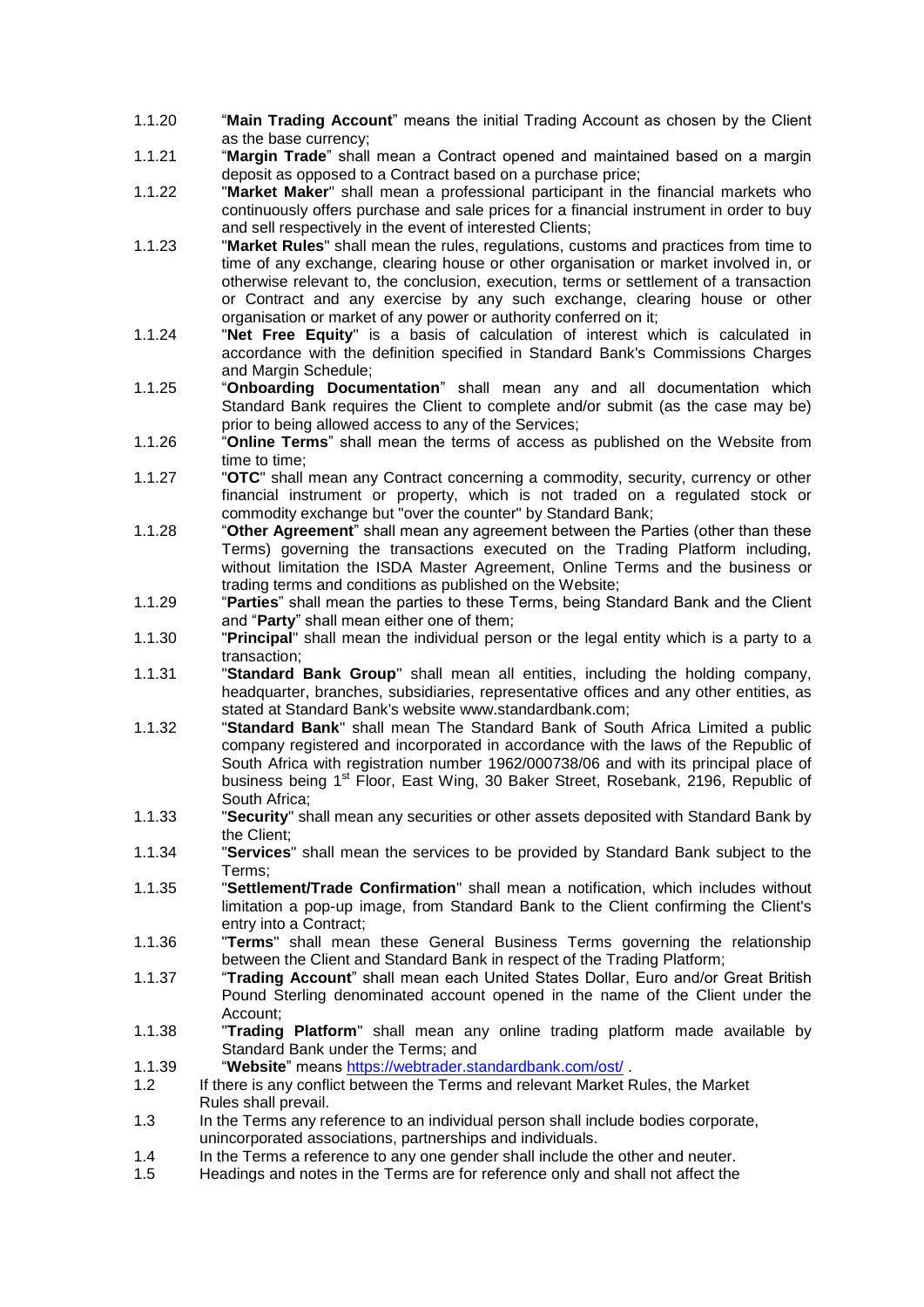contents and interpretation of the Terms.

- 1.6 The rule of construction that, in the event of ambiguity, these Terms shall be interpreted against the party responsible for the drafting thereof, shall not apply in the interpretation of these Terms.
- 1.7 In the Terms references to any law, statute or regulation or enactment shall include references to any statutory modification or re-enactment thereof or to any regulation or order made under such law, statute or enactment (or under such a modification or reenactment).
- 1.8 These Terms supplement any Other Agreement. In the event of any conflict between these Terms and the terms of any Other Agreement, the Other Agreement shall prevail.

## **2. Risk acknowledgement**

- 2.1 The Client acknowledges, recognises and understands that trading in leveraged as well as non-leveraged Contracts is:
- 2.1.1 highly speculative;
- 2.1.2 may involve an extreme degree of risk; and
- 2.1.3 is appropriate only for persons who, if they trade on margin, can assume risk of loss in excess of their margin deposit.
- 2.2 The Client acknowledges, recognizes and understands that:
- 2.2.1 because of the low margin normally required in Margin Trades, price changes in the underlying asset may result in significant losses, which losses may substantially exceed the Client's investment and margin deposit;
- 2.2.2 when the Client directs Standard Bank to enter into any Contract, any profit or loss arising as a result of a fluctuation in the value of the asset or the underlying asset will be entirely for the Client's account and risk;
- 2.2.3 the Client warrants that the Client is willing and able, financially and otherwise, to assume the risk of trading in speculative investments;
- 2.2.4 the Client agrees not to hold Standard Bank responsible for losses incurred as a consequence of Standard Bank carrying out the Client's instructions and/or following its recommendations or suggestions or those of its employees, associates or representatives, unless Standard Bank has exercised gross negligence in connection herewith;
- 2.2.5 the Client is aware of the fact that unless it is otherwise specifically agreed, Standard Bank shall not conduct any continuous monitoring of the transactions already entered into by the Client neither electronically nor manually. Hence, Standard Bank cannot be held responsible for the transactions developing differently from what the Client might have presupposed and/or to the disadvantage of the Client;
- 2.2.6 the Client accepts that guarantees of profit or freedom from loss are impossible in trading; and
- 2.2.7 the Client accepts that the Client has received no such guarantees or similar representations from Standard Bank, in respect of transacting on the Trading Platform.

## **3. Scope**

- 3.1 Subject to these Terms, Standard Bank hereby provides the Client with a nonexclusive, limited, personal, non-assignable and non-transferable license to use the Trading Platform for the duration of these Terms.
- 3.2 Standard Bank shall subject to the provisions of these Terms open an Account for the Client pursuant to the application by the Client for the opening of the Main Trading Account, once the Onboarding Documentation and any additional documentation required by Standard Bank has been provided by the Client to Standard Bank. The Client acknowledges and agrees that Standard Bank may following update or amend the requirements to open further Trading Accounts under the same Account from time to time and that following such amendment the Client agrees to provide Standard Bank with any further documentation that is required. It is recorded that the Client shall, upon the opening of the Account, be provided with a username and password. Any additional Trading Accounts opened subsequently thereto shall be under the auspices of the same user name and password and be subject to the Terms.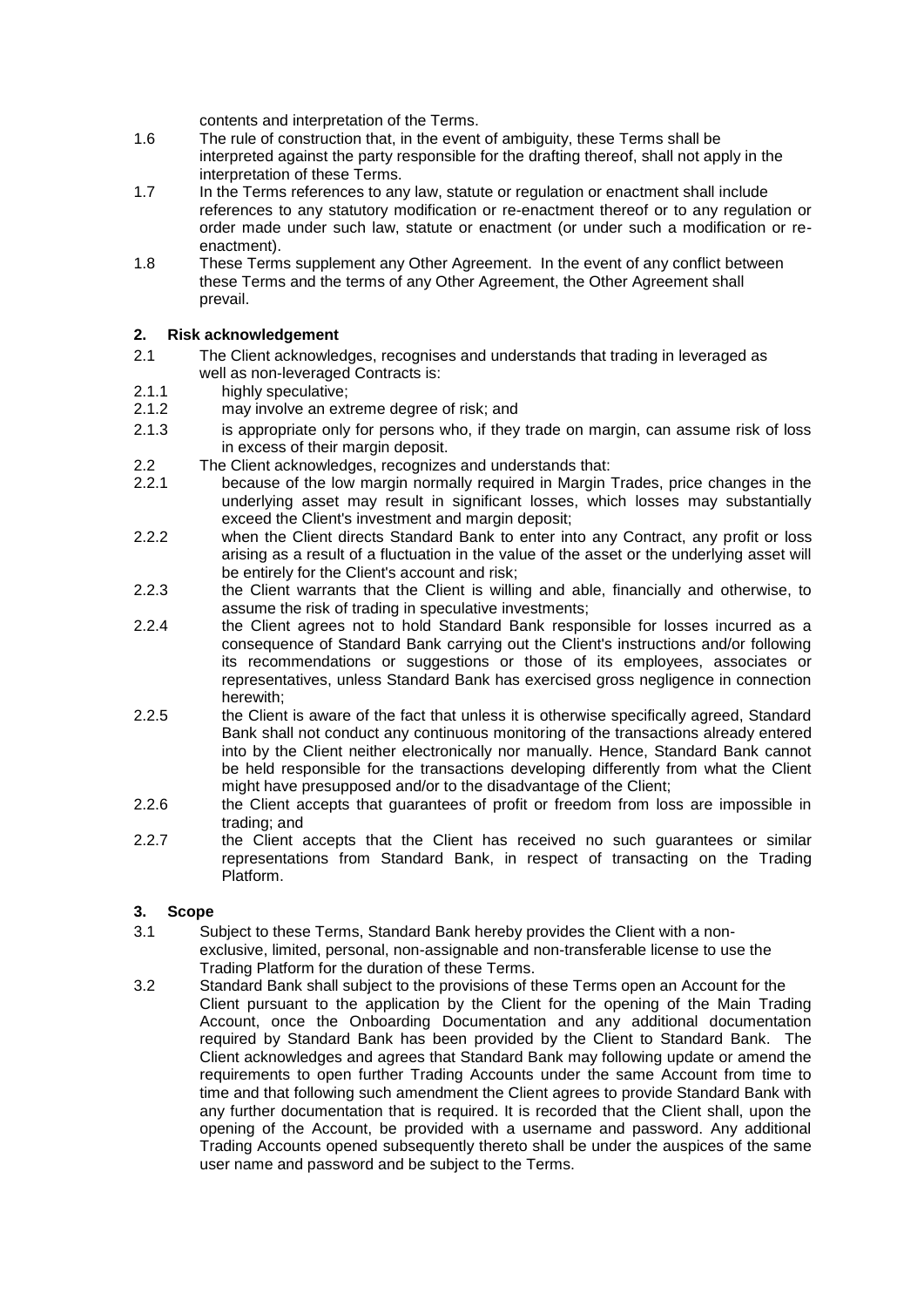## **4. Authority and acknowledgements**

- 4.1 The Client acknowledges and agrees that:
- 4.1.1 the Client's funds will not be segregated from Standard Bank's funds. It may be used by Standard Bank in the course of Standard Bank's business. In the event of Standard Bank's bankruptcy the Client will have an unsecured claim against the bankrupt estate as an ordinary creditor whereas the Client for securities will have a secured claim provided that the Client's securities are duly separated from other Client's and Standard Bank's own securities;
- 4.1.2 Standard Bank's account with its bankers (as specified on the Website) is not a segregated account and in the event of the bankruptcy of its banker's, Standard Bank will have an unsecured claim against the bankrupt estate as an ordinary creditor. The Client indemnifies and hold Standard Bank harmless from any claim arising from the bankruptcy of Standard Bank's bankers;
- 4.1.3 Notwithstanding, the acceptance of the Terms by the Client, Standard Bank shall be entitled to reject any application to open any Account or any instruction in its sole discretion and shall not be obliged to furnish reasons for such refusal or denial;
- 4.1.4 subject to verification by Standard Bank and clause [10.12](#page-10-0) below, Standard Bank will only conclude a transaction if and when it has sufficient funds available in the Account. The Client understands and accepts that it is responsible to ensure that sufficient cumulative funds are available in the Account and indemnifies Standard Bank and holds Standard Bank harmless for any losses that it may suffer as a result of a transaction not being executed due to insufficient funds being available, in the Account at the time of receipt by Standard Bank of the instruction;
- 4.1.5 Standard Bank shall debit any of the Trading Accounts, acting in its sole discretion, with any amount which becomes payable by the Client, whether in respect of a transaction or otherwise; and
- 4.1.6 he will cooperate fully with Standard Bank, its regulators and/or the police in the event of any fraudulent or other activities on the Account and that in the event that the Client fails to do so that Standard Bank may limit or restrict access to the Account.
- 4.2 The Client authorizes and consents to Standard Bank conducting reference checks (specifically, but not exclusively, credit checks).
- 4.3 The Client hereby gives Standard Bank permission to request its personal information and documentation as required in terms of the Financial Intelligence Centre Act, 2001, from any of Standard Bank's affiliates and gives any of Standard Bank's affiliates permission to pass such information to Standard Bank. The Client acknowledges and accepts that such sharing of information may include its personal data being utilised for 'know your client' purposes and/or may be stored on the various systems employed by Standard Bank.
- 4.4 Anti-Money laundering legislation in terms of the Applicable Laws including but not Limited to the Prevention of Organised Crime Act, 1998 as amended or replaced, Financial Intelligence Centre Act, 2001, as amended or replaced (collectively referred to as "**MLL**") obliges Standard Bank to report to the relevant authorities any suspicious transactions. The Client hereby confirms that such legislation and the implication thereof in relation to these Terms has been brought to its attention. The Client therefore consents to Standard Bank providing any information to the authorities in terms of the MLL. Standard Bank shall not be liable to the Client or any third party in respect of any action or claim for damages arising from provision of information in terms of the MLL. The Client indemnifies Standard Bank against any claim or liability arising from providing information as contemplated herein. The Client hereby confirms that it will not transfer or deposit funds to the credit of Standard Bank until the obligations in terms of MLL and/or the Applicable Laws have been complied with. The Client further consents to Standard Bank monitoring the Account and/or any of the Trading Accounts and trading activity for potential incidents of market abuse and financial fraud as contemplated in the Applicable Laws. It further consents to Standard Bank sharing information relating to any of the Trading Accounts and/or the Account and activity therein with any of Standard Bank's affiliates or any relevant authority for the purpose of monitoring for market abuse, financial fraud and money laundering.

## **5. Services**

5.1 Subject to the Client fulfilling its obligations under the Terms, Standard Bank may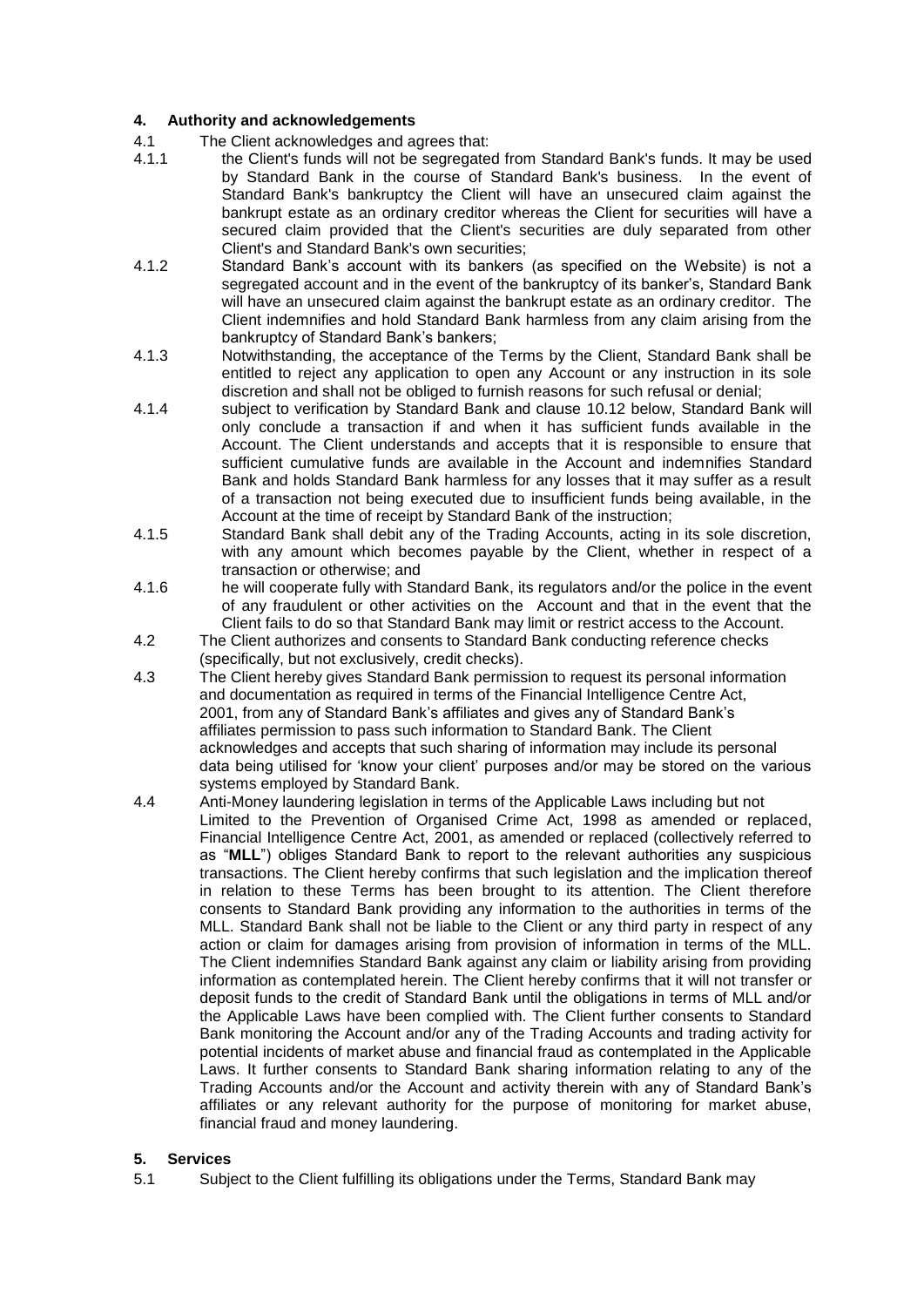enter into transactions with the Client in the following investments and instruments:

- 5.1.1 Securities, stock or other indices, currencies and base and precious metals;
- 5.1.2 Spot precious metals, currencies;
- 5.1.3 Securities, including shares, bonds, and other debt instruments, including government and public issues; and
- 5.1.4 such other investments as Standard Bank may from time to time make available on the Trading Platform.
- 5.2 The Services provided by Standard Bank may involve:<br>5.2.1 Margined transactions: and
- 5.2.1 Margined transactions; and<br>5.2.2 Transactions in instrumer
- 5.2.2 Transactions in instruments which are: traded on exchanges which are not recognized or designated investment exchanges; and/or not traded on any stock or investment exchange and/or not immediately and readily realisable.
- 5.3 Orders may be placed as market orders to buy or sell as soon as possible at the price obtainable in the market, or on selected products as limit and stop orders to trade when the price reaches a predefined level. The different order types available on the Trading Platform are set out on the Website Limit and stop orders are executed consistent with the Best Execution Policy and are not guaranteed executable at the specified price or amount, unless explicitly stated by Standard Bank for the specific order.
- 5.4 In relation to any transaction or Contract, Standard Bank will effect such transaction or Contract as Principal unless it is specifically agreed that Standard Bank shall act as Agent for the Client.
- 5.5 The Client shall, unless otherwise agreed in writing, relative to Standard Bank enter into Contracts as Principal. If the Client acts as Agent, regardless of whether the Client identifies the Principal to Standard Bank, Standard Bank shall not be obliged to accept the said Principal as a client, and consequently Standard Bank shall be entitled to consider the Client as Principal in relation to the Contract.
- 5.6 When the Client enters into an OTC Contract with Standard Bank, Standard Bank will act as counterparty to the Client. Standard Bank will enter into a contract with a Counterparty which is identical in all respects to the contract between Standard Bank and the Client. The Counterparty will in turn enter into a contract on the relevant exchange (unless Market Rules requires the Counterparty to act as Standard Bank's agent in which case Standard Bank will enter into a contract on the exchange). The Client is contracting with Standard Bank and has no right of recourse against Standard Bank's Counterparties or any right over contracts between Standard Bank and its Counterparties.
- 5.7 The Client acknowledges, recognizes and understands that:
- 5.7.1 All transactions in exchange-traded investments and many Contracts will be effected subject to, and in accordance with, Market Rules;
- 5.7.2 Market Rules usually contain far-reaching powers in an emergency or otherwise undesirable situation;
- 5.7.3 If any exchange or clearing house takes any action which affects a transaction or Contract, directly or indirectly, then Standard Bank is entitled to take any action relevant to the situation and reasonable to the parties in the interests of the Client and/or Standard Bank;
- 5.7.4 Standard Bank shall not be liable for any loss as further stipulated in Clause [25.5](#page-19-0) and suffered by the Client as a result of the acts or omissions of any exchange or clearing house or any action reasonably taken by Standard Bank as a result of such acts or omissions unless Standard Bank has acted with willful default;
- 5.7.5 Where any transaction is effected by Standard Bank as Agent for the Client, delivery or payment (as appropriate) by the other party to the transaction shall be at the Client's entire risk;
- 5.7.6 Standard Bank's obligation to deliver investments to the Client or to account to the Client or any other person on the Client's behalf for the proceeds of sale of investments shall be conditional upon receipt by Standard Bank of deliverable documents or sale proceeds (as appropriate) from the other party or parties to the transaction;
- 5.7.7 Standard Bank may in whole or in part, on a permanent or temporary basis withdraw any account facility provided by Standard Bank to the Client. Situations where Standard Bank may take such action include situations where: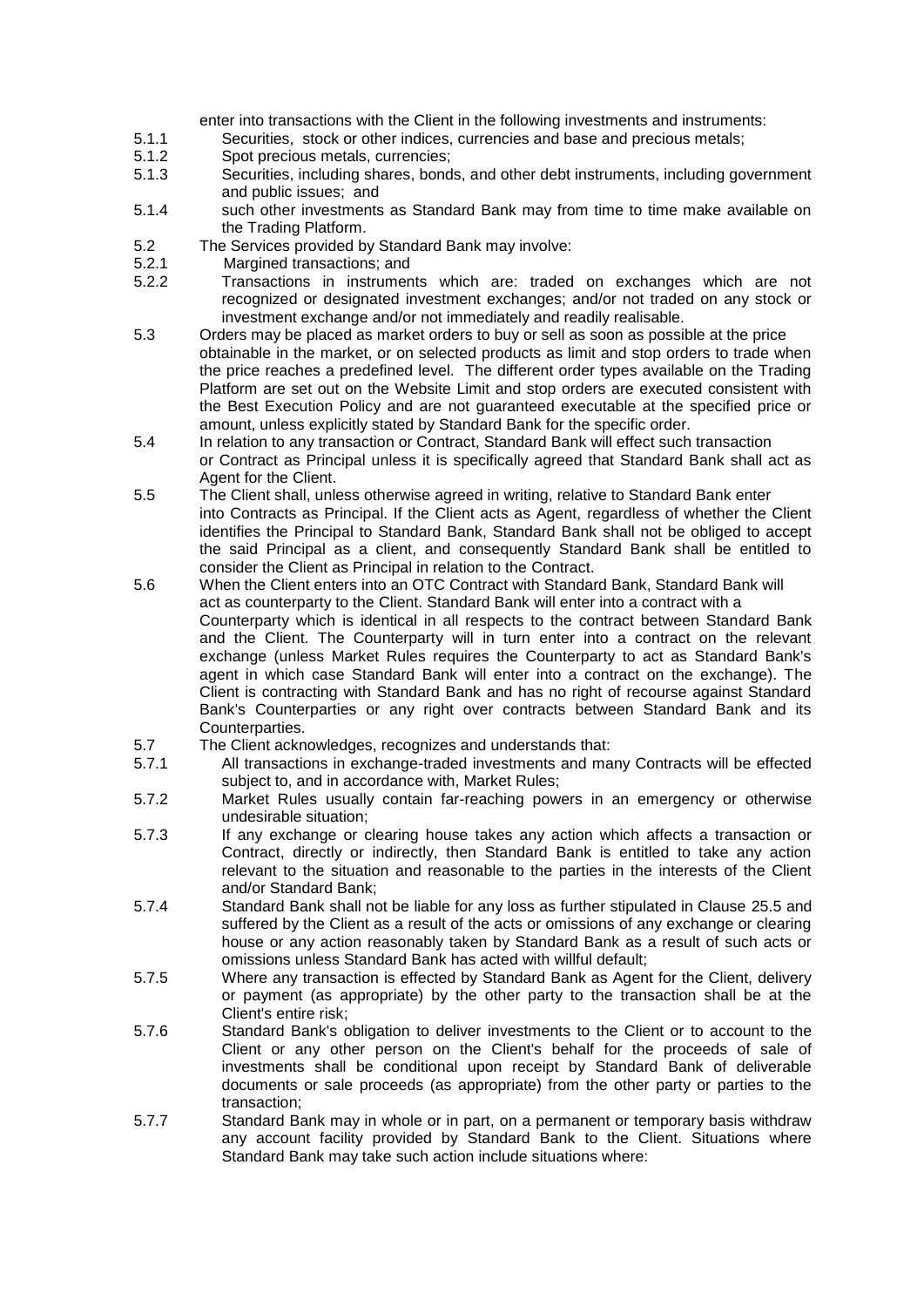- 5.7.7.1 Standard Bank considers that the Client may be in possession of Inside Information;
- 5.7.7.2 Standard Bank considers that there are abnormal trading conditions; or
- 5.7.7.3 Standard Bank is unable to calculate prices in the relevant Contract due to the unavailability of the relevant market information; Standard Bank informs the Client of the withdrawal and the reasons for it, where possible, before the withdrawal and if this is not possible immediately thereafter, unless giving such information would compromise objectively justified security
- reasons. 5.8 Standard Bank does not provide any advice to the Client on any tax or legal issues related to any Services. The Client is advised to obtain individual independent counsel from its financial advisor, auditor or legal counsel with respect to tax and legal implications of the respective Services.
- 5.9 Notwithstanding any other provision of the Terms, in providing its Services, Standard Bank shall be entitled to take any action considered necessary and reasonable to ensure compliance with the Market Rules and all other applicable laws and regulatory decisions.

## **6. Use of the Services**

- 6.1 Standard Bank provides the Services for use by the Client. The Client may not sell, lease, sub-licence or provide, directly or indirectly, the Services to any third party except as permitted in this Mandate or otherwise with Standard Bank's written consent. Except for the extraction and reproduction of data pursuant to the normal and intended use of the Services by the Client, no reproduction, extraction or re-utilisation of any content of the Services is authorised without the prior and express consent of Standard Bank.
- 6.2 The Client acknowledges that all intellectual and proprietary rights in the Services are owned by Standard Bank or any third party provider of information which is utilised by the Services and the only rights the Client has in respect of the Services are those specifically provided for in these Terms. The Client undertakes to defend, indemnify and hold Standard Bank and its officers, employees and the relevant members of Standard Group harmless from and against any infringement or alleged infringement by the Client, whether or not arising from the Client's use of the Services, of any patent, copyright, or trade mark of Standard Bank or any other third party.
- 6.3 The Client shall complete and submit all necessary Onboarding Documentation prior to Standard Bank providing the Client with access to the Services. The Client accepts sole responsibility for the designation of the computer terminals and suitability of the personnel which shall access and use the Services and for the selection and application of any computer software utilised to analyse the data provided under the Services. The Client also takes full responsibility for all security aspects pertaining to its use of the Services. The Client acknowledges that Standard Bank shall have no obligation or liability to provide any further security or to perform any further identification processes other than those set out in the Onboarding Documentation. The Client undertakes to promptly update the Onboarding Documentation if any of the details therein change. Standard Bank undertakes to use reasonable efforts to update its records to reflect the amended Onboarding Documentation and the Client agrees and acknowledges that it is fully liable for any consequences of Standard Bank not being promptly advised of any such changes. Standard Bank may supply information provided by the Client to any regulatory or other similar authorities, as it determines in its sole discretion to be necessary.
- 6.4 The Client agrees to be bound by the various legends, conditions of access, disclaimers, terms and conditions and instructions displayed on the Website or related to the Services (collectively, the "**User Information**"). The Client acknowledges and agrees that Standard Bank has the right to change the functional and technical layout of the Services, including the content of the User Information without prior written notice to the Client.
- 6.5 Notwithstanding any provisions in these Terms, Standard Bank may terminate or suspend, with or without cause and with or without prior notice, all or any part of the Services or the Client's access to the Services or the format, nature, composition or availability of the Services.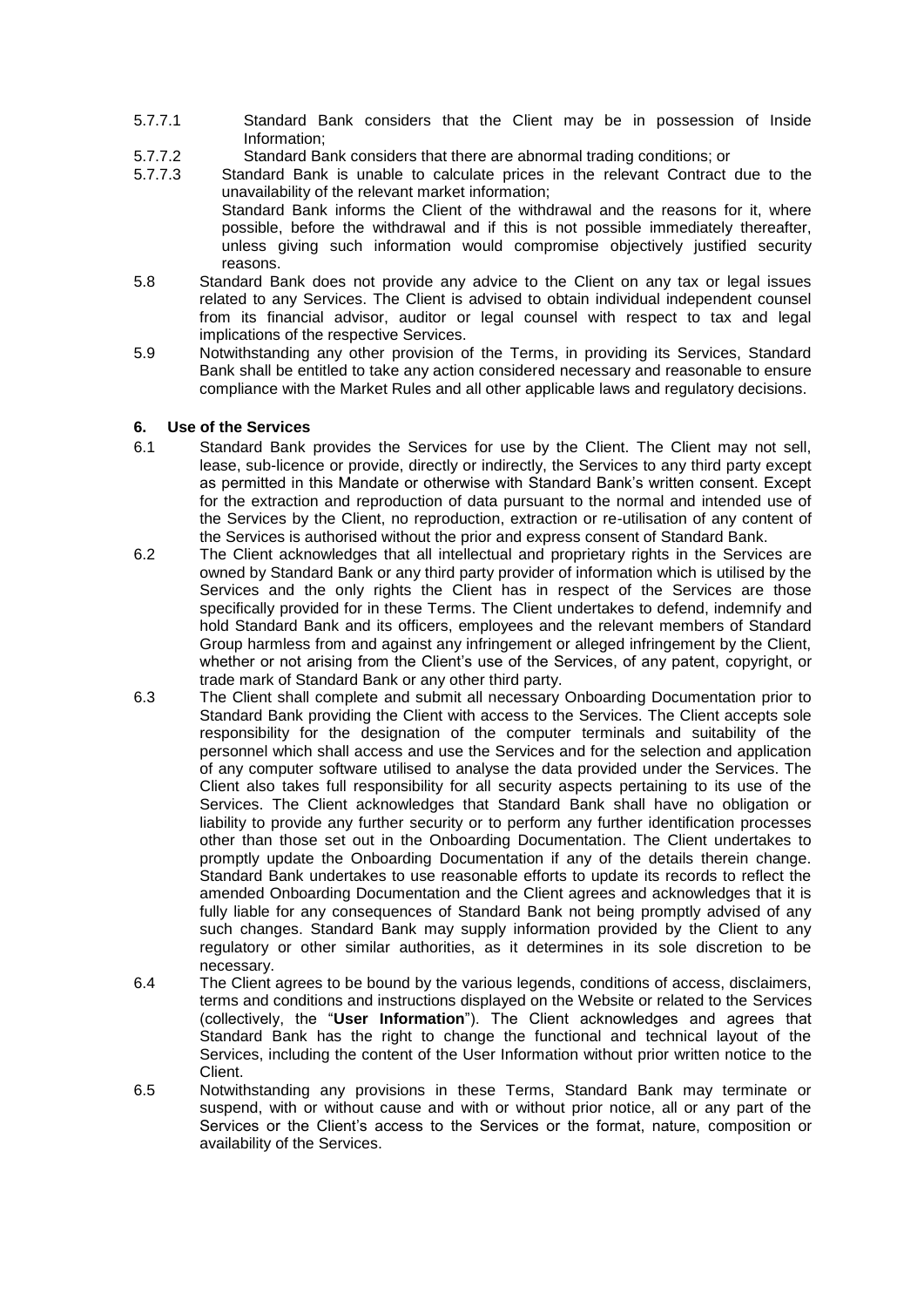## **7. Dealings between Standard Bank and the Client**

- 7.1 The Client may provide Standard Bank with oral or written instructions (which shall include instructions provided via the internet as described below). Standard Bank shall acknowledge the reception of the instructions orally or in writing, as appropriate, which will include an acknowledgement by way of a pop-up image on the Trading Platform.
- 7.2 The Client shall inform Standard Bank in writing of the persons the Client has granted a Power of Attorney to instruct Standard Bank on behalf of the Client. For practical reasons, Standard Bank can only undertake to register one power of attorney for the Client. If the Client at any time wishes to revoke such a power of attorney, to change the extent of the power of attorney, or grant power of attorney to a different person this shall also be informed to Standard Bank in writing. Standard Bank is in accordance with general rules regarding power of attorneys entitled to receive instructions from any person authorised by the Client as well as persons who appear authorised.
- 7.3 In addition to the terms listed on the Website (i.e. the Business Terms for Securities Trading, and the Best Execution Policy) and the terms stated in Clause [8](#page-8-0) regarding the Trading Platform, the following terms apply to Contracts executed on the Trading Platform:
- 7.3.1 Standard Bank shall not be liable for any loss, expense, cost or liability suffered or incurred by the Client due to failure of the system, transmission failure or delays or similar technical errors unless Standard Bank has acted with willful default in connection herewith;
- 7.3.2 even where real-time tradable prices are available to the Client, due to delayed transmission between the Client and Standard Bank the price offered by Standard Bank may have changed before an order from the Client is received by Standard Bank. If automatic order execution is offered to the Client, Standard Bank shall be entitled to change the price on which the Client's order is executed to the market value at the time at which the order from the Client was received;
- 7.3.3 the Trading Platform may be available in several versions, which may be differentiated in various aspects including, but not limited to the level of security applied, products and services available etc. Standard Bank shall not be liable to the Client for any loss, expense, cost or liability suffered or incurred by the Client due to the Client using a version different from Standard Bank's standard version with all available updates installed;
- 7.3.4 the Client shall be responsible for all orders, and for the accuracy of all information, sent via the internet using the Client's name, password or any other personal identification means implemented to identify the Client;
- 7.3.5 the Client is obliged to keep passwords secret and ensure that third parties do not obtain access to the Client's trading facilities;
- 7.3.6 regardless of the fact that the Trading Platform might confirm that a Contract is executed immediately when the Client transmits instructions via the Trading Platform, it is the Settlement/Trade Confirmation forwarded by Standard Bank or made available to the Client on the Trading Platform which solely constitutes Standard Bank's confirmation of execution.
- 7.4 Any instruction sent via the Trading Platform by the Client shall only be deemed to have been received and shall only then constitute a valid instruction and/or binding Contract between Standard Bank and the Client when such instruction has been recorded as executed by Standard Bank and confirmed by Standard Bank to the Client through the Settlement/Trade Confirmation and/or Account Statement, and the mere transmission of an instruction by the Client shall not constitute a binding Contract between Standard Bank and the Client.
- 7.5 The Client shall promptly give any instructions to Standard Bank, which Standard Bank may require. If the Client does not give such instructions promptly, Standard Bank may, at its reasonable discretion, take such steps at the Client's cost, as Standard Bank considers necessary or desirable for its own protection or the protection of the Client. This provision is similarly applicable in situations when Standard Bank is unable to obtain contact with the Client.
- 7.6 If the Client does not provide Standard Bank with notice of its intention to exercise a Contract which requires an instruction from the Client at the time stipulated by Standard Bank, Standard Bank may treat the Contract as abandoned by the Client. If the Client wishes to exercise a Contract, the Client must provide Standard Bank with notice thereof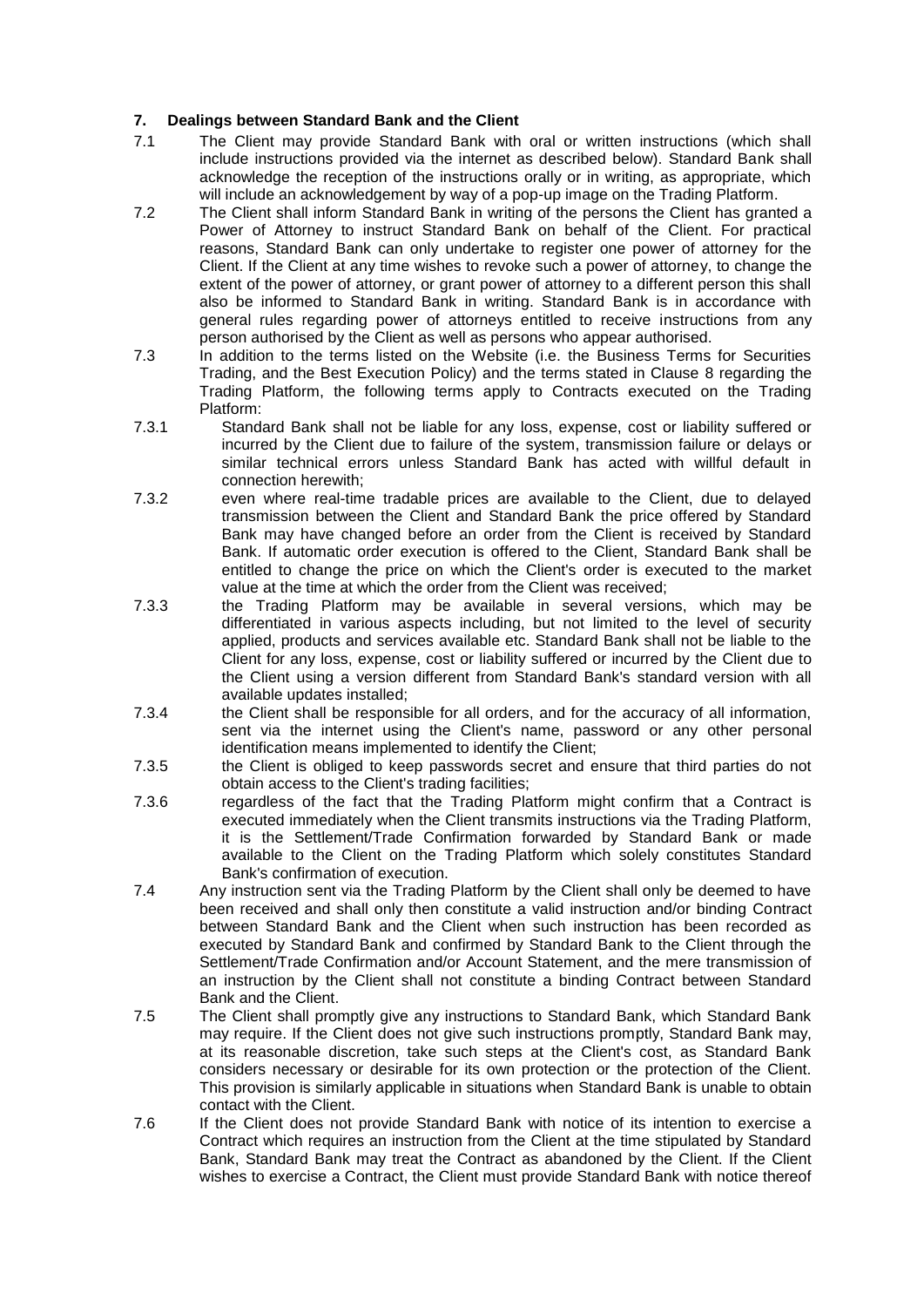in reasonable time (and within applicable cut-off times) for Standard Bank to exercise the corresponding right under any contract that Standard Bank has entered into with any Counterparty.

- 7.7 Standard Bank may (but shall not in any circumstances be obliged to) require confirmation in such form as Standard Bank may reasonably request if an instruction is to close any of the Trading Accounts, the Account or remit money due to the Client or if it appears to Standard Bank that such confirmation is necessary or desirable.
- 7.8 Pursuant to general rules regarding power of attorney the Client is accountable to Standard Bank for losses which Standard Bank may suffer as a result of instructions from a person who has explicitly or tacit power of attorney to give Standard Bank instructions on behalf of the Client.
- 7.9 Standard Bank may refuse to act upon any instruction from any person authorised by the Client if Standard Bank can render probable that the disposal pursuant to the instruction submitted would be in violation of the legislation relevant to the area. Market Rules, usual market practice, including but not limited to legislation on money laundering or insider trading, or if the disposal by Standard Bank's reasonable discretion will put the Client's and/or the bank's economic solidity at risk.
- 7.10 In general, Standard Bank shall act according to instructions as soon as practically possible and shall, as far as trading instructions are concerned, act consistent with the Best Execution Policy. However if, after instructions are received, Standard Bank believes that it is not reasonably practicable to act upon such instructions within a reasonable time, Standard Bank may defer acting upon those instructions until it is, in Standard Bank's reasonable opinion, practicable to do so or as soon as possible notify the Client that Standard Bank is refusing to act upon such instructions.
- 7.11 It is possible that errors may occur in the prices of transactions quoted by Standard Bank. In such circumstances, without prejudice to any rights it may have under South African law, Standard Bank shall not be bound by any Contract which purports to have been made (whether or not confirmed by Standard Bank) at a price which:
- 7.11.1 Standard Bank is able to substantiate to the Client was manifestly incorrect at the time of the transaction; or
- 7.11.2 was, or ought to have reasonably been known by the Client to be incorrect at the time of the transaction,

in which case Standard Bank reserves the right to either (i) cancel the trade all together or (ii) correct the erroneous price at which the trade was done to either the price at which Standard Bank hedged the trade or alternatively to the historic correct market price.

- 7.12 Trading strategies aimed at exploiting errors in prices and/or concluding trades at offmarket prices (commonly known as "sniping") are not accepted by Standard Bank. Provided that Standard Bank can establish that at the time of the conclusion of the trade/s there were errors in prices, commissions, on the Trading Platform and/or Website, and provided Standard Bank can render probable that the Client, based on its trading strategy or other provable behavior, deliberately and/or systematically has exploited or attempted to exploit such an error, Standard Bank is entitled to take one or more of the following actions:
- 7.12.1 adjust the price spreads available to the Client;
- 7.12.2 restrict the Client's access to streaming, instantly tradable quotes, including providing manual quotation only;
- 7.12.3 debit the Client's account with any historic trading profits that Standard Bank can establish have been gained through such abuse of liquidity at any time during the client relationship; and/or
- 7.12.4 terminate the client relationship immediately by giving written notice.
- 7.13 If the Client is more than one person (for example, joint accountholders):
- 7.13.1 the liabilities of each such person shall be direct, joint and several;
- 7.13.2 Standard Bank may act upon instructions received from any one person who is, or appears to Standard Bank to be, such a person, whether or not such person is an Authorised Person;
- 7.13.3 any notice or other communication provided by Standard Bank to one such person shall be deemed to have been provided to all such persons; and
- 7.13.4 the rights of Standard Bank under Clause [23](#page-17-0) shall apply if an event described in Clause [23](#page-17-0) shall be deemed to have occurred in respect of any one of such persons.
- 7.14 The Client agrees that Standard Bank may, without notice, record all telephone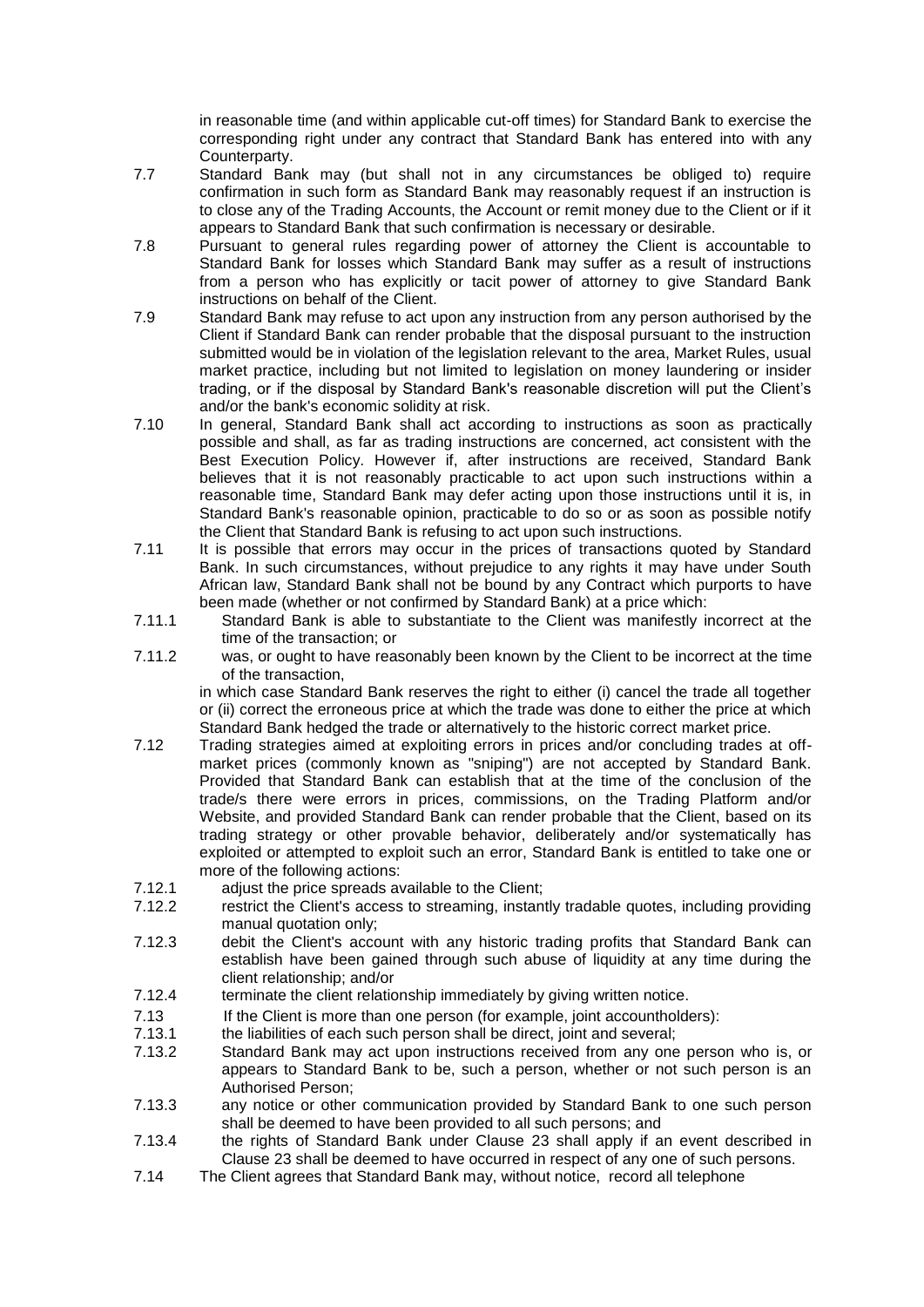conversations, internet conversations (chat), and meetings between the Client and Standard Bank and use such recordings, or transcripts from such recordings, as evidence towards any party (including, but not limited to, any regulatory authority and/or court of law) to whom Standard Bank at its reasonable discretion sees it to be desirable or necessary to disclose such information in any dispute or anticipated dispute between Standard Bank and the Client. However, technical reasons may prevent Standard Bank from recording a conversation, and recordings or transcripts made by Standard Bank will be destroyed in accordance with Standard Bank's normal practice.

- 7.15 When the Client instructs Standard Bank to enter into a position opposite to one or more of the Client's open positions, Standard Bank will close out the opposite position in accordance with the FIFO principles unless the position has related orders or otherwise agreed.
- 7.16 The Client acknowledges that Standard Bank has the right to, but not the obligation to close directly opposite positions in the same Trading Account.
- 7.17 If the Client operates multiple Trading Accounts (or sub-accounts) and opposite positions are opened on different Trading Accounts (or sub-accounts), Standard Bank shall not close out or net such positions. The Client is specifically made aware that unless closed manually and from the correct Trading Account, all such positions may be seen as separate positions and, rolled over on a continuous basis and thereby consequently all incur a cost for such roll-over, including financing charges and additional charges for closing out positions on such multiple Trading Accounts.

## <span id="page-8-0"></span>**8. Terms in respect of the use of the Trading Platform**

- 8.1 The technical requirements to which the Client's IT equipment, operating system, Internet connection etc. shall conform are described on the Website.
- 8.2 The Client shall enter his user ID and password when logging on to the Trading Platform. The Client should memorize the password. Entering an incorrect password three times in a row will automatically terminate the connection and block the user ID. Standard Bank informs the Client of the termination/blocking and the reasons for it, where possible, before the termination/blocking and if this is not possible immediately thereafter, unless giving such information would compromise objectively justified security reasons. The Client is obliged to notify Standard Bank's call centre at the contact details published on the Website without undue delay on becoming aware of unauthorised use of the Trading Platform, or if the Client suspects that the password has been misappropriated by a third party, the Client shall contact Standard Bank at call centre at the contact details published on the Website to immediately block access to his Trading Platform. The Client can then request a new password.
- 8.3 The Client is for a period of 3 (three) months after notification entitled to request Standard Bank to provide the Client with the means to prove that he made such notification.
- 8.4 The Client can block access to his Trading Platform at any time by contacting Standard Bank's call centre at the contact details published on the Website. Blocking access to the Trading Platform prevents other persons from accessing it. Open orders and positions placed on the platform before the blocking will not be affected by the blocking unless the Client specifically requests so, and the Client is responsible for making appropriate decisions regarding his positions.
- 8.5 The right to use the Trading Platform is personal, and the Client shall not allow other persons to use his user ID and/or his password. If the Client wants to allow a third party to trade on the Client's account, the Client shall authorize the relevant third party by way of a power of attorney in a format acceptable to Standard Bank. Once the power of attorney has been approved by Standard Bank a personal user ID and password shall be provided to the holder of the power of attorney by Standard Bank. The authority provided in terms of the power of attorney shall remain in full force and effect until revoked in writing by the Client. The termination of the user ID and password issued to the holder of the power of attorney shall take effect on the day on which Standard Bank receives and acknowledges written notification of the revocation of the power of attorney or if such day is not a Business Day, the next Business Day (the "Termination Date"). The Client agrees that any instruction received prior to the Termination Date shall not be affected by any such termination and that Standard Bank shall process any such instruction,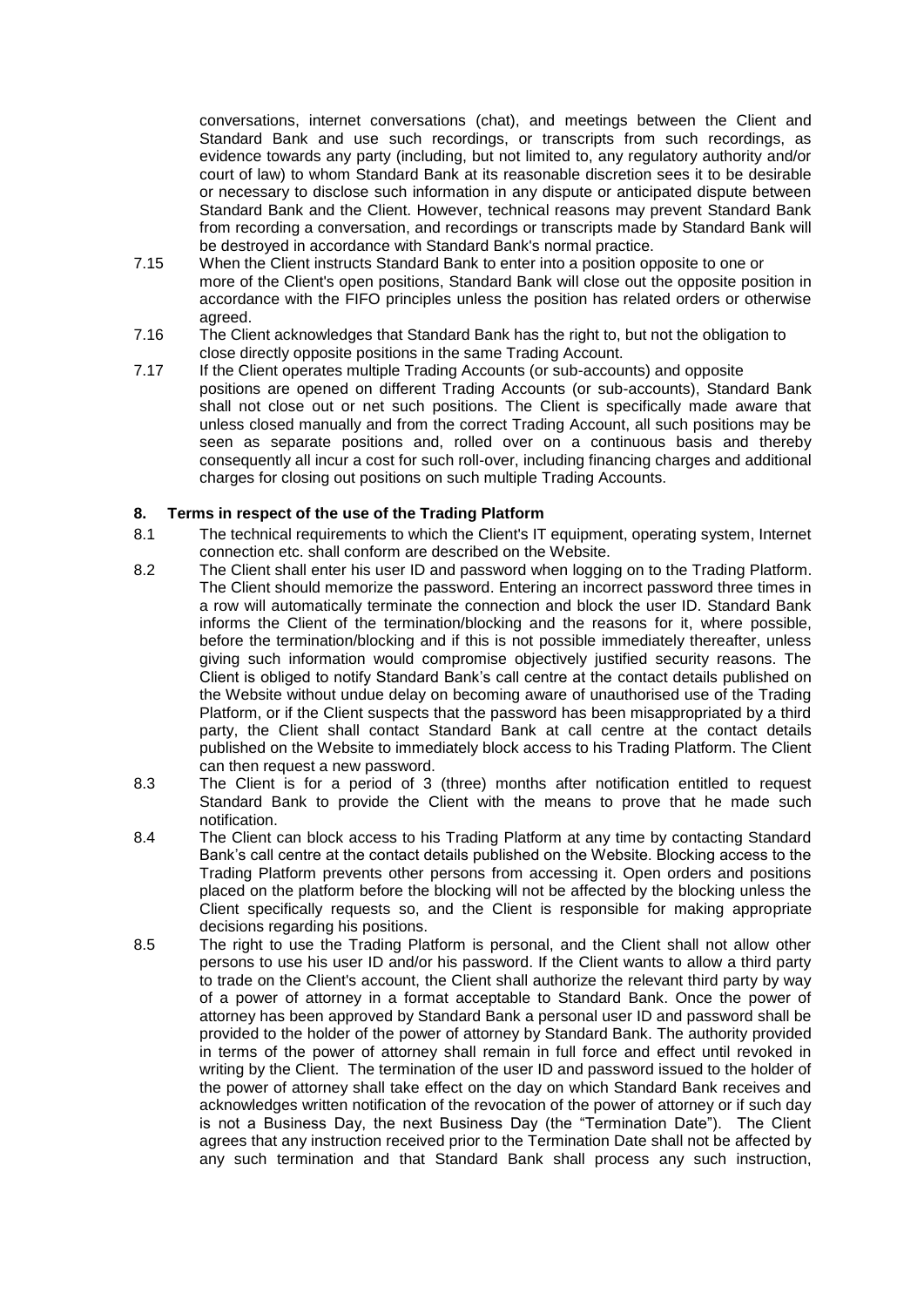notwithstanding that any such transactions related to such instructions shall not be completed until after the Termination Date.

- 8.6 From the Trading Platform the Client can print reports on trading activities and his account balances.
- 8.7 Where the Client has placed an order which he subsequently wants to cancel, the Client may request that the order be cancelled up until the time of execution. The Client is aware that Standard Bank is under no obligation to cancel the order. A request for cancellation or an order can be made via the Trading Platform or by calling Standard Bank's call centre during its hours of operation at the contact numbers specified on the Website. Requests concerning cancellation of orders generated when the margin is exceeded can only be made to Standard Bank's call centre during its hours of operation at the contact numbers specified on the Website. An order shall not be considered to be cancelled until the Client has received a written confirmation from Standard Bank.
- 8.8 Standard Bank shall not be responsible for losses resulting from the Client's installation and use of the computer programs used on the Trading Platform, unless such liability arises by operation of law.
- 8.9 Standard Bank shall not be liable for any interruption, malfunction, downtime or other failure of the Trading Platform or any component part of the Trading Platform (as the case may be) for whatever reason.
- 8.10 Standard Bank may modify, suspend or discontinue the Trading Platform, whether temporarily or permanently, without notice.

## **9. General powers and authority of Standard Bank**

- 9.1 Standard Bank is entitled to do all things necessary to give effect to these Terms and the Services including but not limited to:
- 9.1.1 sign any document (including without limitation, forms of acceptance, letters of renunciation and transfer forms) or agreements on the Client's behalf and, to do all things necessary, including the appointment of any third party;
- 9.1.2 apply and subscribe for any securities or investments in accordance with these Terms;
- 9.1.3 do whatever is necessary in Standard Bank's discretion, to protect the Client's rights.

## **10. Transfer of funds to or from the Account**

- 10.1 The Client acknowledges and agrees that it is his sole responsibility to ensure that the correct respective Standard Bank account number (which differs depending on the currency type), details and reference is used when transferring funds to Standard Bank. The Client understands and accepts that in order to ensure the correct and timeous allocation of funds to the Client's Account that the Client should only transfer funds from the Client's own account/s at other banks. Accordingly the Client shall provide Standard Bank with sufficient information in respect of the transfer from the sending bank in order to identify which Client and which Account the funds shall be credited to. Therefore, the Client understands and accepts that Standard Bank only is able to respect the time limits mentioned in Clause [10.2](#page-9-0) if Standard Bank can identify the sender as the Client, the money has been deposited into the correct Standard Bank Account and to which Client and which Trading Account the funds shall be credited.
- <span id="page-9-0"></span>10.2 For all transfers the funds are booked and at disposal on the respective Trading Account no later than 5 (five) Business Days after the funds are received by Standard Bank, provided the funds have been cleared and all the relevant information has been provided. If Standard Bank receives the funds on a non-Business Day or receives the funds after 3 p.m. South African time on a Business Day, the funds are considered to be received on the following Business Day and, consequently, the Client cannot expect the funds to be at disposal until the  $6<sup>th</sup>$  (sixth) following Business Day after 10 a.m. South African time.
- 10.3 The Client acknowledges and agrees that Standard Bank cannot be held liable for the period it takes from the time the sending bank transfers funds to Standard Bank and the time when Standard Bank receives those funds. The Client further acknowledges and agrees that he shall only be entitled to trade upon there being sufficient cleared funds reflected in the Account.
- 10.4 The Client shall only be entitled to request a withdrawal of funds by contacting Standard Bank's call centre at the contact number or e-mail address (as published on the Website)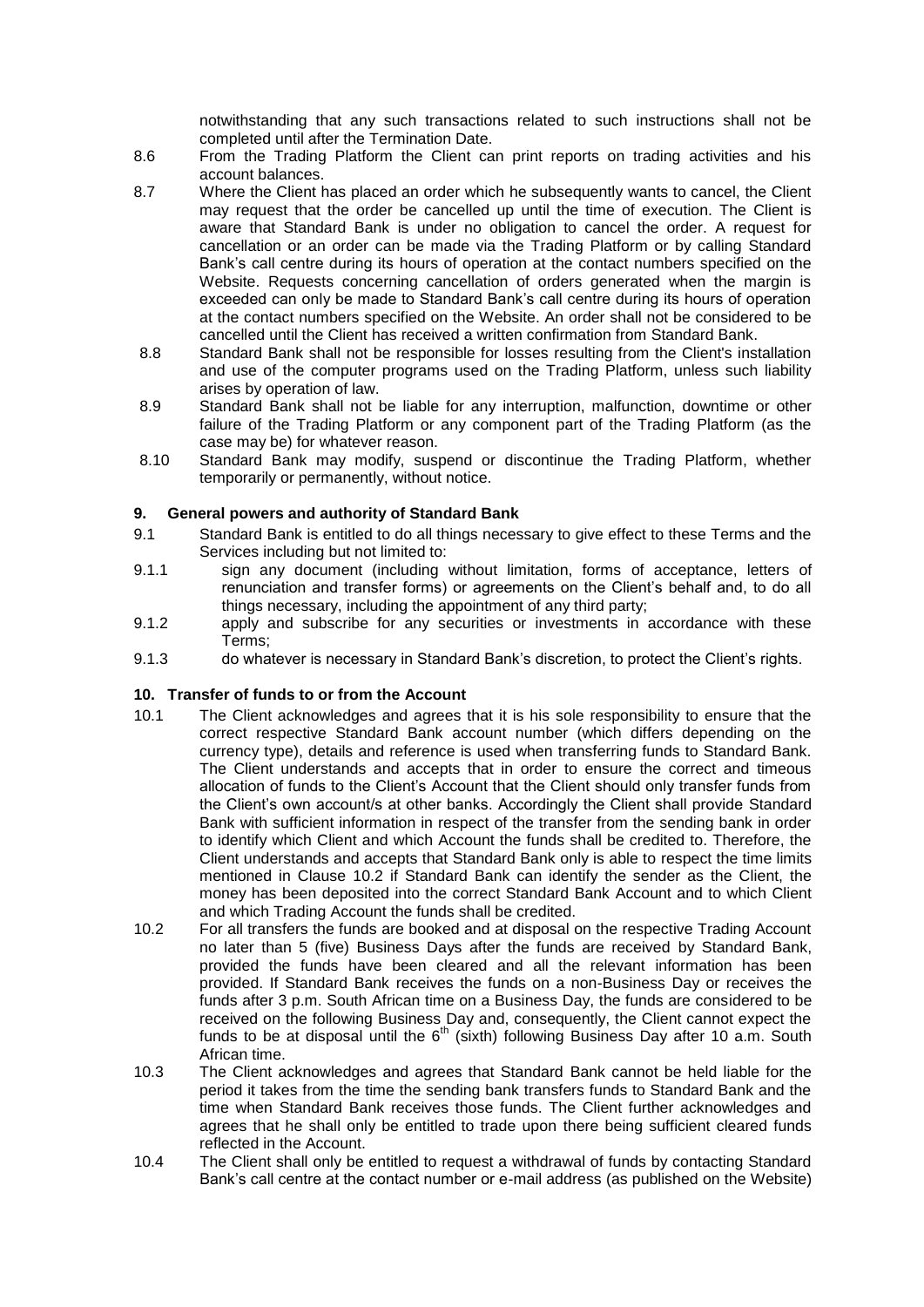during its operating hours (as published on the Website) and no other form of communication in respect of withdrawals shall be entertained. If Standard Bank receives any request for a withdrawal of funds after 3p.m. South African time on a Business Day, the request is deemed to have been received in the following Business Day.

- 10.5 The Client acknowledges that Standard Bank shall not be liable for any delays which may occur in relation to transfer of funds from the respective Trading Account into the Client's bank account and further acknowledges and agrees that it may take up to 5 (five) Business Days for the funds to be transferred.
- 10.6 The Client further acknowledges and agrees that events as described in Clause [32.2](#page-22-0) can cause the booking and availability of funds to be delayed for the period that such event continues.
- 10.7 All amounts paid by the Client to Standard Bank and by Standard Bank to the Client will be denominated in the currency denominating the Trading Account into which payment or a refund (as the case may be) will be made. Where the Client concludes a transaction denominated in a currency other than the currency denominating the Trading Account and an amount of money is payable by either Party to the other, the amount will be converted to the currency denominating the Trading Account immediately at the prevailing spot exchange rate for the currencies involved as determined by Standard Bank in good faith and in a commercially reasonable manner.
- 10.8 All payments made to the Client's bank account by Standard Bank may be subject to a currency conversion fee, as stipulated on the Website from time to time, which conversion shall be made from currency denominating the Trading Account to the base currency of that bank account.
- 10.9 The Client shall be entitled to transfer funds from one Trading Account to another Trading Account. This will be completed at the prevailing spot exchange rate for the currencies involved as determined by Standard Bank in good faith and in a commercially reasonable manner. However, such transfers shall occur at the Client's sole risk. These transfers may also be subject to commission charges and/or currency conversion fees as determined by Standard Bank from time to time as stated in the Commission, Charges and Margin Schedule.
- 10.10 The Client may trade from a Trading Account which is not the currency in which the trade is denominated subject to the applicable currency conversion fees and commission charges.
- 10.11 The Client shall be liable for any and all costs, losses and/or liabilities including but not limited to duplicate charges that it may incur as a result of trading from different Trading Accounts.
- <span id="page-10-0"></span>10.12 In the event that the Client concludes a transaction from a Trading Account which has a negative cash balance, the Client shall be subject to the interest charges as contemplated in clause [16](#page-14-0) below, which interest shall accrue until such time that the Client pays the outstanding amount due thereon.

## **11. Margins, Security, Payments and Delivery**

- 11.1 The Client shall pay to Standard Bank on demand:<br>11.1.1 such sums of money by way of deposits, or as
- such sums of money by way of deposits, or as initial or variation margin as Standard Bank may require. In the case of a Contract effected by Standard Bank on an exchange, such margin shall be not less than the amount or percentage stipulated by the relevant exchange plus any additional margin that Standard Bank at its discretion may require:
- 11.1.2 such sums of money as may from time to time be due to Standard Bank under a Contract and such sums as may be required in or towards clearance of any debit balance on any of the Trading Accounts;
- 11.1.3 such sums of money as Standard Bank may from time to time require as security for the Client's obligations to Standard Bank; and
- 11.1.4 any amount to maintain a positive cash balance on any and all Trading Accounts.
- 11.2 If the Client makes any payment which is subject to any price fluctuations, withholding or deduction, the Client shall pay to Standard Bank such additional amount to ensure that the amount actually received by Standard Bank will equal the full amount Standard Bank would have received had no price fluctuations, withholding or deduction been made.
- 11.3 Payments into the respective Trading Account are credited by Standard Bank on the condition of Standard Bank actually receiving the amount in question in its bank account.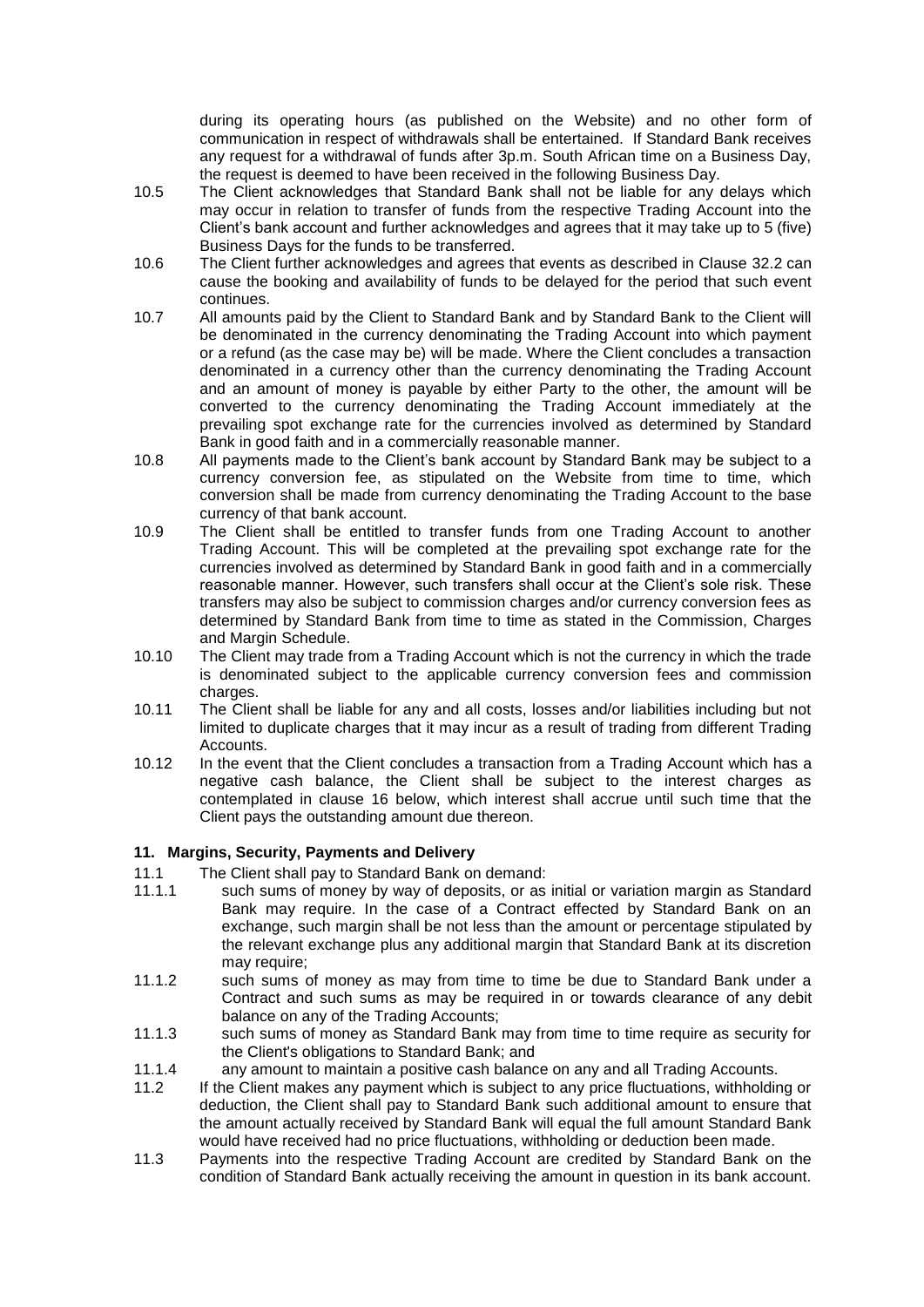This shall apply irrespective of whether it has been explicitly stated in receipts or other notices of or requests for payment.

- 11.4 The Client is made aware that securities held or deposited into the respective Trading Account with Standard Bank the Client cannot put up as collateral or guarantee for any of the Client's obligations towards a third party.
- 11.5 Any Security will be held by an intermediate broker or eligible custodian, appointed by Standard Bank, and the intermediate broker or eligible custodian shall be responsible for claiming and receiving all interest payments, income and other rights accruing to the Client.
- 11.6 Standard Bank is with the Client's specific consent entitled to:
- 11.6.1 pass on any money or Security received from the Client in order to satisfy Standard Bank's obligations to any third party;
- 11.6.2 charge, pledge or grant any security arrangement over Security in order to satisfy Standard Bank's obligations to any third party in which case the Security may or may not be registered in the Client's name;
- 11.6.3 lend Security to any third party in which case the Security may or may not be registered in the Client's name; and
- 11.6.4 return to the Client other Security than the original Security.
- 11.7 Standard Bank shall not be obliged to account to the Client for any income received by Standard Bank as a result of carrying out any of the activities described in this Clause.
- 11.8 The Client shall be obliged to promptly deliver any money or property deliverable by it under a Contract in accordance with the terms of that Contract and with any instructions given by Standard Bank for the purpose of enabling Standard Bank to perform its obligations under any corresponding Contract entered into between Standard Bank and a third party.
- 11.9 If the Client fails to provide any margin, deposit or other sum due under the Terms in respect of any transaction, Standard Bank may close any open position without prior notice to the Client and apply any proceeds thereof to payment of any amounts due to Standard Bank. This is further regulated in Clause [23.](#page-17-0)
- 11.10 If the Client fails to make any payment when it falls due, the Client shall pay interest (from the due date and until payment takes place) on the outstanding amount at the interest rate stated in the Commissions, Charges and Margin Schedule, cf. Clause [16.3.](#page-14-1)
- 11.11 The Client is advised that Standard Bank shall have the right, in addition to any other rights it may have under the Terms and notwithstanding anything contained herein, or under South African law in general, to limit the size of the Client's open positions (net or gross) and to refuse orders to establish new positions. Standard Bank will inform the Client as soon as possible regarding such refused orders and the reason for the refusals. Situations where Standard Bank may exercise such right include, but are not limited to, where:
- 11.11.1 Standard Bank has reason to believe that the Client may be in possession of Inside Information;
- 11.11.2 Standard Bank considers that there are abnormal trading conditions;
- 11.11.3 the value of the Client's Security (as determined by Standard Bank in its sole discretion) falls below the minimum margin requirement as defined in the Commissions, Charges and Margin Schedule; or
- 11.11.4 the Client has a negative cash balance on any Trading Account.

## <span id="page-11-0"></span>**12. Margin Trades**

- 12.1 On the date of the opening of a Margin Trade between Standard Bank and the Client, Standard Bank may require the Client to have margin on the Account at least equivalent to Standard Bank's initial margin requirement.
- 12.2 Standard Bank's margin requirement shall apply throughout the term of the Margin Trade. It is the Client's responsibility continuously to ensure that sufficient margin is available on the Account at any time. If practicably possible Standard Bank shall endeavour to notify the Client if the margin requirements are not met. If, at any time during the term of a Margin Trade, the margin available on the Account is insufficient to cover Standard Bank's margin requirement, the Client is obliged to reduce the amount of open Margin Trades or transfer adequate funds to Standard Bank. Even if the Client takes steps to reduce the size of open Margin Trades or to transfer sufficient funds to Standard Bank, Standard Bank may close one, several or all of the Client's Margin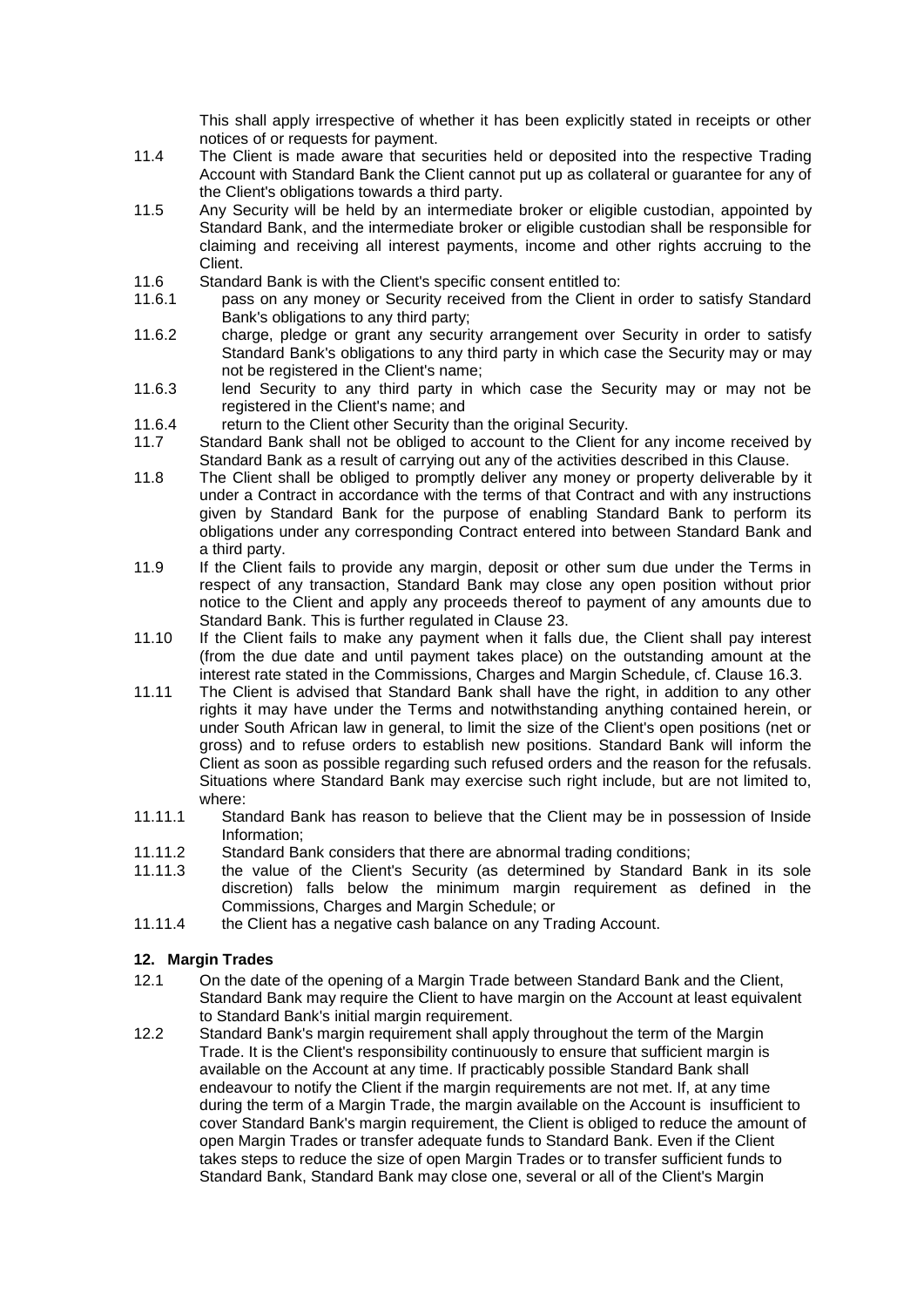Trades or part of a Margin Trade and/or liquidate or sell securities or other property at the Client's account at its sole discretion without assuming any responsibility towards the Client for such action.

- 12.3 Standard Bank, due to insufficient margin on the Account, shall close one, several or all of the Client's Margin Trades,
- 12.4 If the Client has opened more than one Trading Account, Standard Bank is entitled but not obligated to transfer money or Security from one Trading Account to another in circumstances it deems fit, even if such transfer will necessitate the closing of Margin Trades or other trades on the Trading Account from which the transfer takes place. Notwithstanding the fact that the Client has met its margin requirements as a result of such transfer, the Trading Account which may have deteriorated into a negative Net Free Equity as a result thereof shall be subject to the interest charges as contemplated in clause [16](#page-14-0) below.
- 12.5 Standard Bank's general margin requirements for different types of Margin Trades are displayed on the Website. However, Standard Bank reserves the right to determine specific margin requirements for individual Margin Trades.
- 12.6 Standard Bank shall be entitled but not obligated to transfer funds from one Trading Account to another Trading Account for purposes of the Client meeting its margin requirements in relation to the Margin Trades on a specific Trading Account. The Client is made specifically aware that such transfers shall take effect within 1 (one) Business Day and that Standard Bank may, in the interim, close one, several or all of the Client's Margin Trades or part of a Margin Trade and/or liquidate or sell securities or other property at the Client's account at its sole discretion without assuming any responsibility towards the Client for such action.

#### **13. Accounts**

- 13.1 Standard Bank will make available to the Client a Settlement/Trade Confirmation in respect of any transaction or Contract entered into by Standard Bank with or for the Client and in respect of any open position closed by Standard Bank for the Client. Settlement/Trade Confirmations will normally be available shortly after the execution of the transaction.
- 13.2 An Account Summary and Account Statement are available to the Client through the Trading Platform. The Account Summary will normally be updated periodically during the day. The Account Statement will normally be updated every Business Day with information for the previous Business Day. Any fees or charges that are levied monthly will only update at the end of the relevant period. By accepting the Terms the Client agrees not to receive any Account Statements or Account Summaries in printed form from Standard Bank other than upon specific request.
- 13.3 Any notice or other communication to be provided by Standard Bank under the Terms, including Account Statements and Settlement/Trade Confirmations, may be sent by Standard Bank at its option to the Client in electronic form by e-mail or by display on the Client's account summary on the Trading Platform. The Client is obliged to provide Standard Bank with an e-mail address for this purpose. An e-mail message is considered received by the Client when sent from Standard Bank. Standard Bank is not responsible for any delay, alteration, re-direction or any other modification the message may undergo after transmission from Standard Bank. A message on the Client's Account on the Trading Platform is considered received by the Client when Standard Bank has placed the message on the Trading Platform. It is the responsibility of the Client to ensure that the Client's software and hardware setup does not prohibit the Client receiving e-mails or gaining access to the Trading Platform.
- 13.4 The Client is obliged to verify the contents of each document, including documents sent in electronic form from Standard Bank. Such documents shall, in the absence of manifest error, be deemed conclusive unless the Client notifies Standard Bank in writing to the contrary immediately after having received such document. In the event that the Client believes to have entered into a transaction or Contract, which should have produced a Settlement/Trade Confirmations or otherwise a posting on the Client's account, but the Client has not received such confirmation, the Client must inform Standard Bank immediately by contacting the call centre at the number or e-mail address published on the Website when the Client ought to have received such confirmation. In the absence of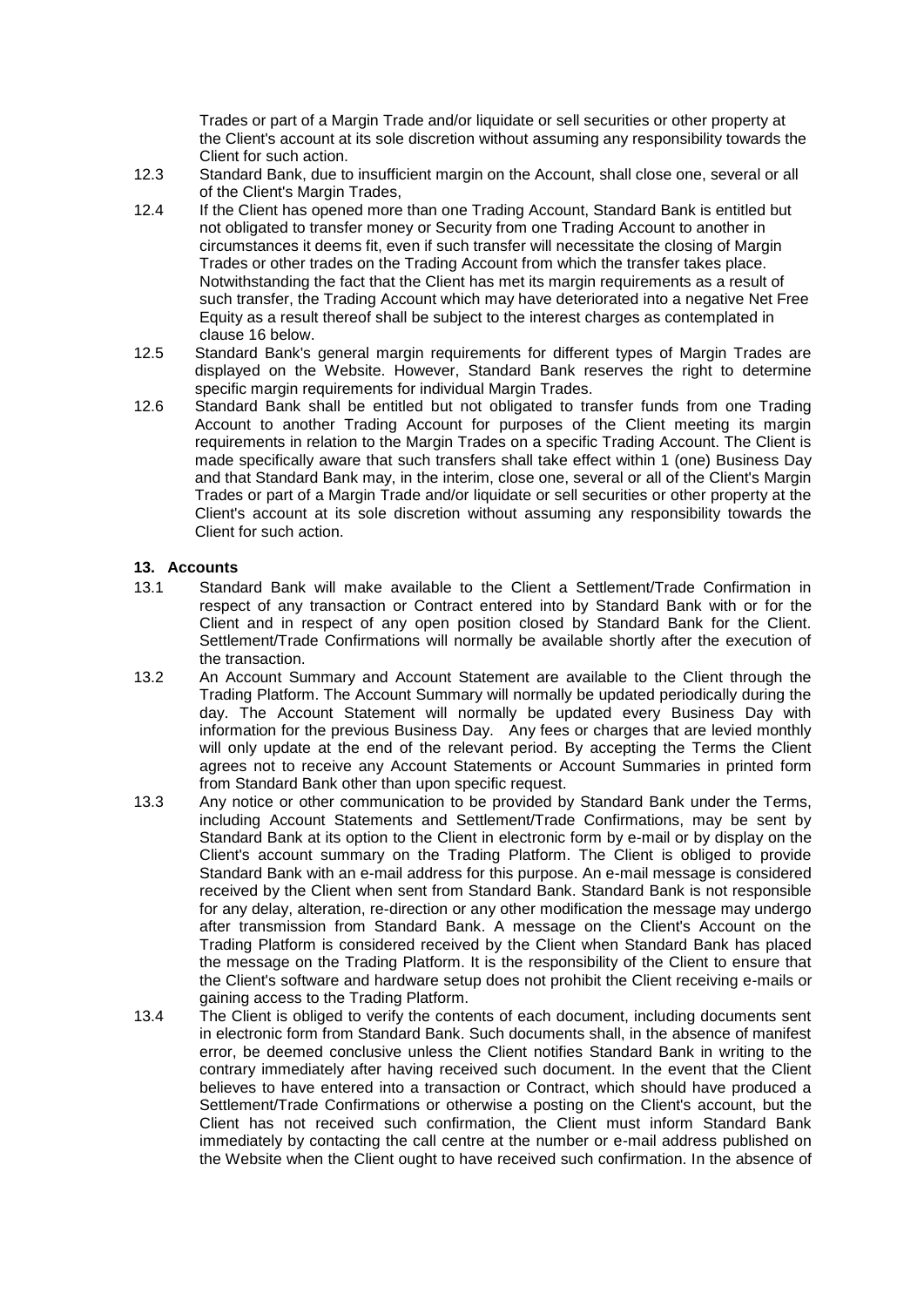such information the transaction or Contract may at Standard Bank's reasonable discretion be deemed non-existent.

## <span id="page-13-0"></span>**14. Commissions, Charges and Other Costs**

- 14.1 The Client shall be obliged to pay to Standard Bank the commissions and charges set out in the Commissions, Charges and Margin Schedule. The Commissions, Charges and Margin Schedule is available on the Website or as set out in an addendum to these Terms and may be supplied to the Client on demand.
- 14.2 Standard Bank may vary such commissions and charges without notice when the change is to the Client's advantage, or the grounds for changes are due to external circumstances beyond Standard Bank's control. Such circumstances include without limitation:
- 14.2.1 changes in the relationship with Standard Bank's Counterparties, which affect **Standard** 
	- Banks cost structures; and/or
- 14.2.2 changes in commissions and charges from exchanges, clearing houses, information providers or other third party providers that are passed on to the Client by Standard Bank.
- 14.3 Standard Bank may vary such commissions and charges, with 1 (one) month's notice which notice may be given by e-mail, published on the Website or as set out in the addendum to these Terms at Standard Bank's discretion if:
- 14.3.1 market conditions, including competitive behavior, call for changes to Standard Bank conditions;
- 14.3.2 Standard Bank for commercial reasons wishes to change its general cost and pricing structure; and/or
- 14.3.3 significant particulars of the Client, based on which individual conditions were provided, have changed.
- 14.4 In addition to such commissions and charges, the Client shall be obliged to pay all applicable VAT and other taxes, storage and delivery charges, exchange and clearing house fees and all other fees incurred by Standard Bank in connection with any Contract and/or in connection with maintaining the Client relationship and the Account.
- 14.5 Furthermore, Standard Bank shall be entitled to demand that the following expenses are paid separately by the Client:
- 14.5.1 all extraordinary disbursements resulting from the client relationship e.g. telephone, telefax, courier, and postal expenses in case the Client requests hardcopy Settlement/Trade Confirmations, Account Statements etc. which Standard Bank could have delivered in electronic form;
- 14.5.2 any expenses of Standard Bank, caused by non-performance by the Client, including a fee determined by Standard Bank in relation to forwarding of reminders, legal assistance etc;
- 14.5.3 any expenses of Standard Bank in connection with replies to inquiries by public authorities, including a fee determined by Standard Bank in relation to forwarding of transcripts and enclosures and for the preparation of copies;
- 14.5.4 administration fees in connection with security deposits, and any expenses of Standard Bank in relation to a pledge, if provided, including any insurance premium payments; and
- 14.5.5 any expenses of Standard Bank in connection with auditor's comments/reports if such is requested by the Client.
- 14.6 The fees will be charged either as a fixed amount corresponding to payments effected, or as a percentage or hourly rate corresponding to the service performed. The methods of calculation can be combined. Standard Bank reserves the right to introduce new fees.
- 14.7 Standard Bank may share commissions and charges with its affiliates, or other third parties or receive remuneration from them in respect of Contracts entered into by Standard Bank. Details of any such remuneration or sharing arrangement will not be set out on the relevant Settlement/Trade Confirmations. Standard Bank (or any affiliate) may benefit from commission, mark-up, mark-down or any other remuneration where it acts for the Counterparty to a Contract.
- 14.8 Standard Bank will upon reasonable request and to the extent possible disclose to the Client the amount of commission, mark-up, mark-down or any other remuneration paid by Standard Bank to any Introducing Broker or other third party.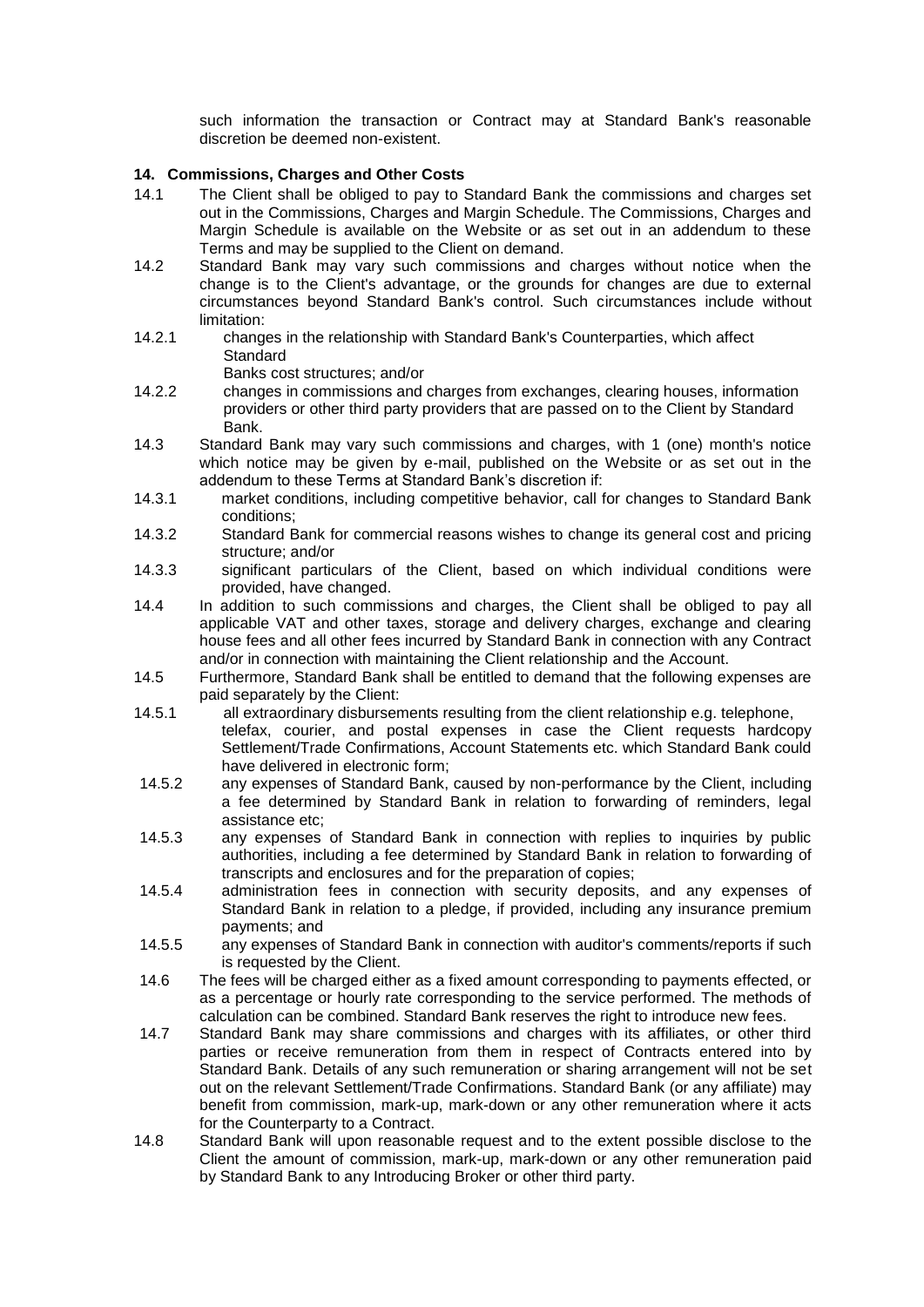- 14.9 Unless specified otherwise in the Terms, all amounts due to Standard Bank (or Agents used by Standard Bank) under the Terms shall, at Standard Bank's option:
- 14.9.1 be deducted from any funds held by Standard Bank for the Client; or
- 14.9.2 be paid by the Client in accordance with the provisions of the relevant difference account, Settlement/Trade Confirmation or other advice.
- 14.10 In respect of any transactions to be effected OTC, Standard Bank shall be entitled to quote prices at which it is prepared to trade with the Client. Save where Standard Bank exercises any rights it may have under the Terms to close a Contract, it is the Client's responsibility to decide whether or not it wishes to enter into a Contract at such prices.
- 14.11 Furthermore, the Client acknowledges, recognizes and accepts that the procedures described in Clause [12](#page-11-0) and Clause [18](#page-15-0) may result in additional indirect costs for the Client.

# **15. Subscription Services**

- 15.1 The Client understands that neither Standard Bank nor any of its affiliates has any interest in any of the subscription services ("**Subscribed Services**") which is available on the Site for a subscription fee. The subscription services are provided by an external vendor/s ("**External Vendor**").
- 15.2 The Client acknowledges that it shall be required to enter into an agreement with the External Vendor in respect of each Subscribed Service and accordingly its personal information will be made known to and stored by such External Vendor. The Client further acknowledges that the External Vendor may be situated in countries where data protection laws may not provide an equivalent level of protection as the laws of South Africa.
- 15.3 Standard Bank makes no representation or gives no warranty as to the accuracy or completeness of the Subscribed Services.
- 15.4 Notwithstanding the aforegoing, the Client acknowledges and accepts that any market recommendation communicated by Standard Bank on the Trading Platform does not constitute an offer to buy or sell or the solicitation of an offer to buy or sell an investment. Standard Bank makes no representation, warranty or guarantee as to, and shall not be responsible for, the accuracy or completeness of any information or trading recommendation furnished to the Client.
- 15.5 The Client irrevocably authorizes Standard Bank to debit the fees in respect of the Subscribed Services charged by the External Vendor to the Account.
- 15.6 The Client shall notify Standard Bank in the event that he cancels or terminates the Subscribed Services and agrees that Standard Bank shall have no liability in respect of the fees debited to its Account prior to such notification.

## <span id="page-14-0"></span>**16. Interest and Currency Conversions**

- 16.1 Subject to the provisions below and save as otherwise agreed in writing, Standard Bank shall not be liable to:
- 16.1.1 pay interest to the Client on any credit balance in any of the Trading Accounts or on any other sum held by Standard Bank; or
- 16.1.2 account to the Client for any interest received by Standard Bank on such sums or in connection with any Contract.
- 16.2 The Client is only entitled to interest on the basis of the Client's positive Net Free Equity on the Main Trading Account and on a positive Account Value on any of the Trading Accounts (excluding the Main Trading Account) in accordance with the terms in the Commissions, Charges and Margin Schedule.
- <span id="page-14-1"></span>16.3 The Client is obliged to pay interest on the basis of the Client's negative Net Free Equity on the Main Trading Account and on a negative Account Value on any of the Trading Accounts (excluding the Main Trading Account) in accordance with the terms of the Commissions, Charges and Margin Schedule.
- 16.4 Standard Bank may vary such interest rates and/or thresholds for interest calculation without notice when changes are to the Client's advantage, or the grounds for changes are due to external circumstances beyond Standard Bank's control. Such circumstances include without limitation:
- 16.4.1 changes in the monetary or credit policies domestic or abroad that affect the general interest level in a way that is of importance to Standard Bank;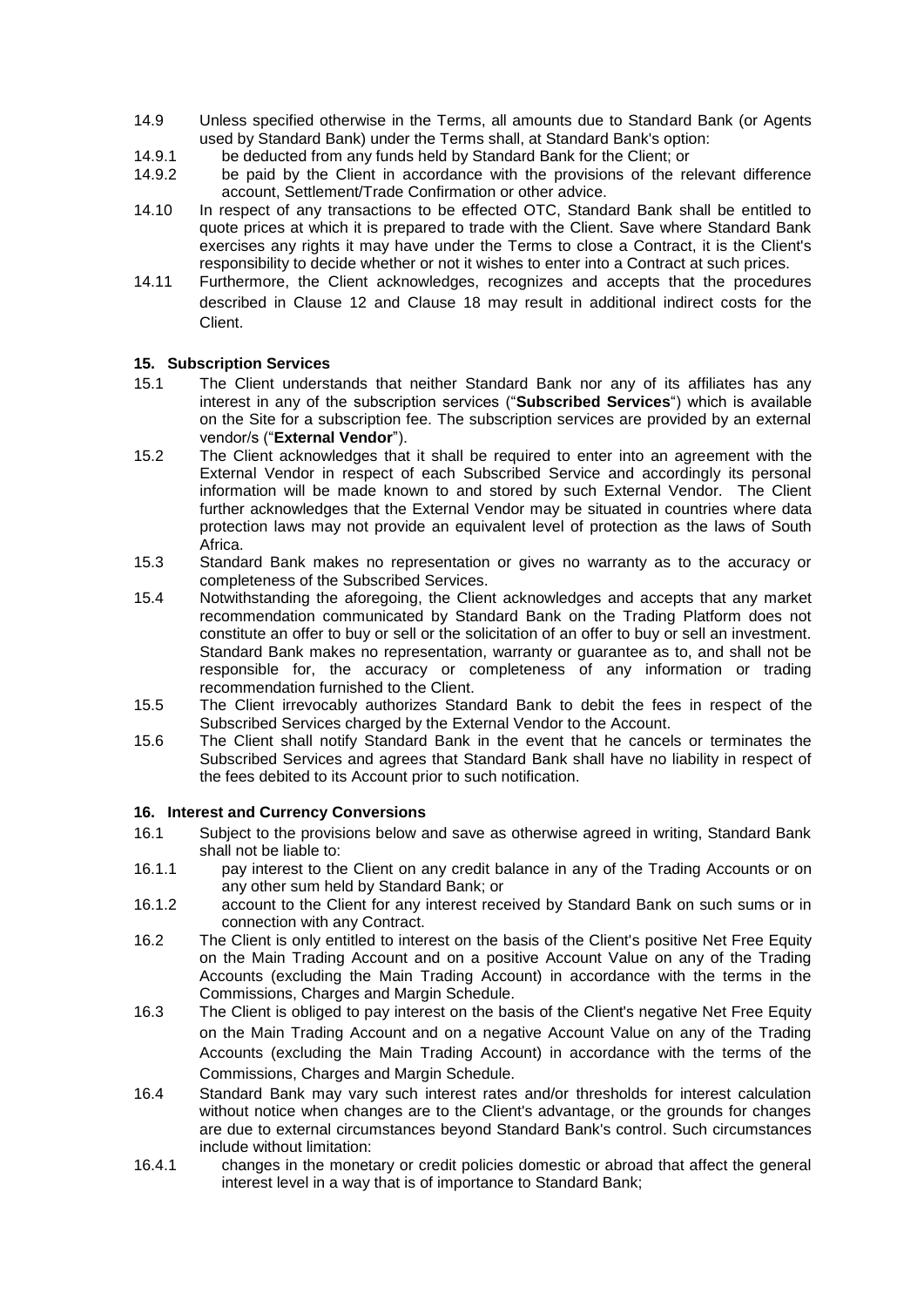- 16.4.2 other changes in the general interest level, including in the money and bond markets, that is of importance to Standard Bank;
- 16.4.3 changes in the relationship with Standard Bank's Counterparties, which affect Standard Bank's cost structures.
- 16.5 Standard Bank may vary such interest rates on one Business Day notice on the Website or by e-mail at Standard Bank's discretion, if:
- 16.5.1 market conditions, including competitive behavior, call for a change to Standard Bank conditions;
- 16.5.2 Standard Bank wishes to change its general commission, fee and pricing structure for commercial reasons; and/or
- 16.5.3 changes to significant particulars of the Client, based on which individual conditions were provided, occurs.
- 16.6 The Client is deemed to have accepted such changes if he does not, before the proposed date of their entry into force, notify Standard Bank that he does not accept them.
- 16.7 Standard Bank is entitled, but shall not in any circumstances be obliged, to convert:
- 16.7.1 any realised gains, losses, option premiums, commissions, interest charges and brokerage fees which arise in a currency other than the Client's base currency (i.e. the currency in which the Trading Account is denominated) to the Client's base currency;
- 16.7.2 any cash currency deposit to another cash currency deposit for the purpose of purchasing an asset denominated in a currency other than the Client's base currency;
- 16.7.3 any monies held by Standard Bank for the Client into such other currency as Standard Bank considers necessary or desirable to cover the Client's obligations and liabilities in that currency.
- 16.8 Whenever Standard Bank conducts currency conversions, Standard Bank will do so at such reasonable rate of exchange as Standard Bank selects. Standard Bank shall be entitled to add a mark-up to the exchange rates. The prevailing mark-up is defined in the Commissions, Charges and Margin Schedule.

## <span id="page-15-1"></span>**17. Pledge agreement**

- 17.1 Any and all Security transferred to Standard Bank by the Client or held by Standard Bank or by Standard Bank's Counterparties on behalf of the Client is pledged as a security for any liability that the Client has or may have to Standard Bank. Without limitation such Security shall comprise the credit balances on the Trading Accounts, the securities registered as belonging to the Client on Standard Bank's books, and the value of the Client's open positions with Standard Bank.
- 17.2 If the Client fails to fulfill any obligation under the Terms, Standard Bank is entitled to sell any pledged Security immediately without any notice or court action. Such sale shall take place by the means that Standard Bank in its reasonable discretion determines and at the price that Standard Bank in its reasonable discretion determines to be the best obtainable.

## <span id="page-15-0"></span>**18. Netting Agreement**

- 18.1 If on any date the same amounts are payable under the Terms by each party to the other in the same currency, then, each party's obligations to make payment of any such amount will be automatically satisfied by netting. If the amounts are not in the same currency, the amounts are converted by Standard Bank in accordance with the principles referred to in Clause [14.](#page-13-0)
- 18.2 If the aggregate amount that is payable by one party exceeds the aggregate amount that is payable by the other party, then the party by whom the larger aggregate amount is payable shall pay the excess to the other party and the obligations to make payment of each party will be satisfied and discharged.
- 18.3 If the Client, at any time during the Client relationship, has a negative cash balance in any of the Trading Accounts, Standard Bank is entitled but not obligated to net between the Trading Accounts. The Client shall bear all the charges and any other costs associated with such netting in accordance with the Commissions, Charges and Margin Schedule.
- 18.4 If the Client relationship is terminated according to Clause [28,](#page-21-0) the claims that the parties have against each other shall be finally discharged by means of netting (closed). The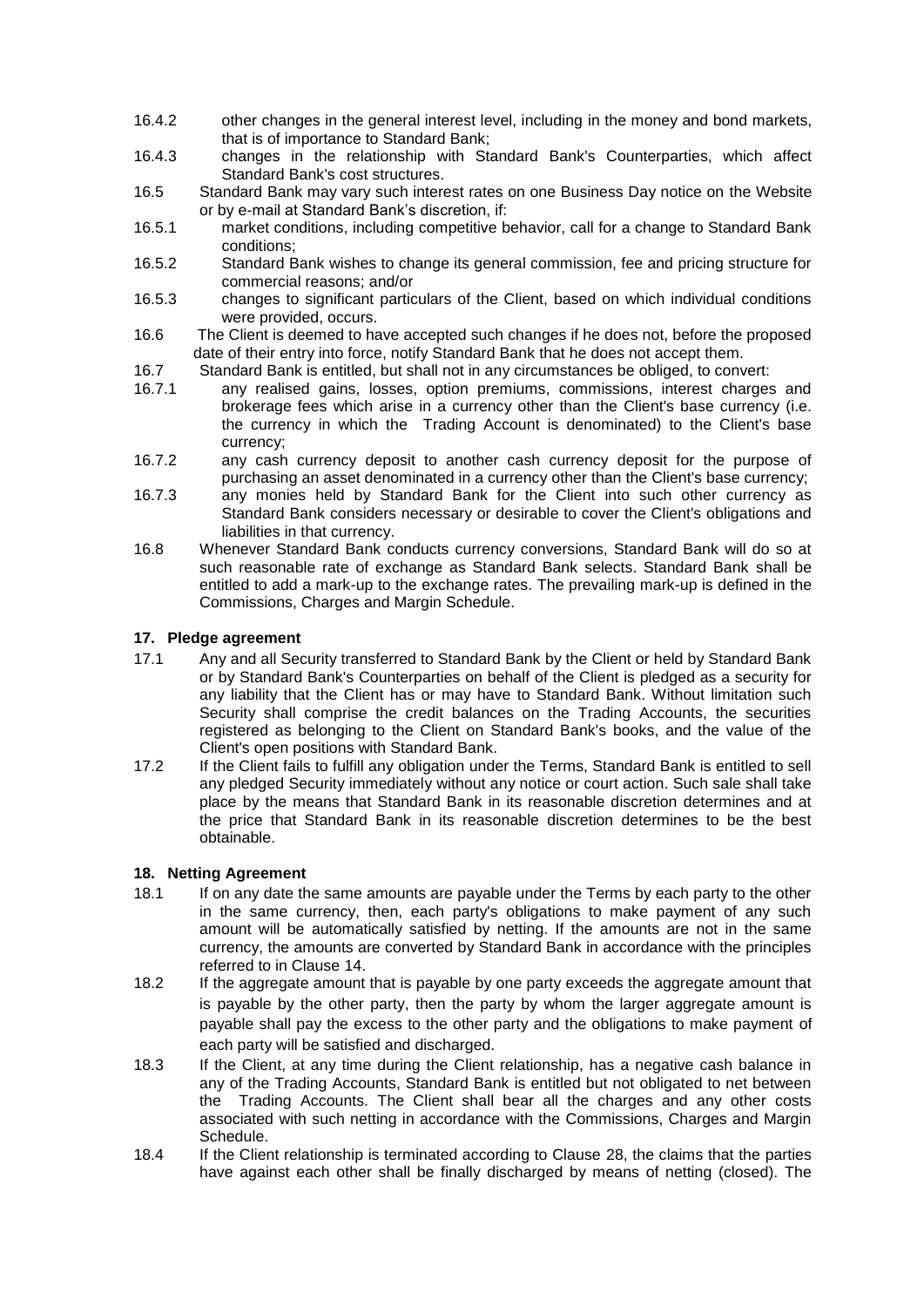value of open Contracts shall be determined according to the principles set forth below and the final amount to be paid by one of the parties shall be the difference between the payment obligations of the parties.

- 18.5 Rates based on which the Contracts shall be closed shall be market rates applicable on the day on which Standard Bank decides to close the Contracts.
- 18.6 Standard Bank may at its reasonable discretion determine the rates by obtaining an offer from a Market Maker in the asset in question or by applying rates from electronic financial information systems.
- 18.7 When determining the value of the Contracts to be netted, Standard Bank shall apply its usual spreads and include all costs and other charges.
- 18.8 This netting agreement shall be binding towards the estate and creditors of the parties to the client relationship.

## **19. Aggregation and split**

19.1 Standard Bank is in accordance with the Best Execution Policy entitled to aggregate the Client's orders with the its own orders, orders of any of its affiliates and/or persons connected with Standard Bank including employees and other clients. Furthermore, Standard Bank may split the Client's orders when executing these. The orders will only be aggregated or split if Standard Bank reasonably believes it to be in the best interest of the Client. On some occasions aggregation and split of the Client's order may result in the Client obtaining a less favourable price than if the Client's orders had been executed respectively separately or mutually.

#### **20. Conflicts of Interest**

20.1 Standard Bank, its affiliates or other persons or companies connected with Standard Bank may have an interest, relationship or arrangement that is material in relation to any transaction or Contract effected, or advice provided by Standard Bank, under the Terms, which may be in conflict or in competition with Client's interest. By accepting the Terms and Standard Bank's Code of Ethics the Client agrees that Standard Bank may transact such business in terms of its conflict of interest policies and management procedures.

#### **21. Standard Bank's Counterparties**

- 21.1 In order to give effect to the Client's instructions, Standard Bank may instruct a Counterparty selected at Standard Bank's discretion and Standard Bank shall do so where the transaction is to be subject to the rules of an exchange or market of which Standard Bank is not a member.
- 21.2 Standard Bank shall not be responsible for errors committed by such Counterparties.

#### **22. Introducing Brokers**

- 22.1 The Client may have been referred to Standard Bank by an Introducing Broker. If so, Standard Bank shall not be responsible for any agreement made between the Client and the Client's Introducing Broker. The Client acknowledges that any such Introducing Broker will either be acting as an independent intermediary or an Agent for the Client and that no such Introducing Broker shall be authorised to make any representations concerning Standard Bank or Standard Bank's Services.
- 22.2 The Client is specifically made aware that the Client's agreement with its Introducing Broker may result in additional costs as Standard Bank may pay fees or commission to such person.
- 22.3 The Client is also specifically made aware that the Client's agreement with its Introducing Broker may result in additional costs for the Client because the Introducing Broker can deduct commissions and fees as well as price or interest/financing rate adjustments for any trade conducted on or allocated to the Trading Accounts either by the Introducing Broker or the Client.
- 22.4 If the Introducing Broker undertakes any deductions from the Client's Trading Account according to any agreement between the Client and the Introducing Broker, Standard Bank has no responsibility as to the existence or validity of such an agreement.
- 22.5 Standard Bank shall have no responsibility or liability to the Client in following the instructions given by the Introducing Broker. Standard Bank is under no obligation to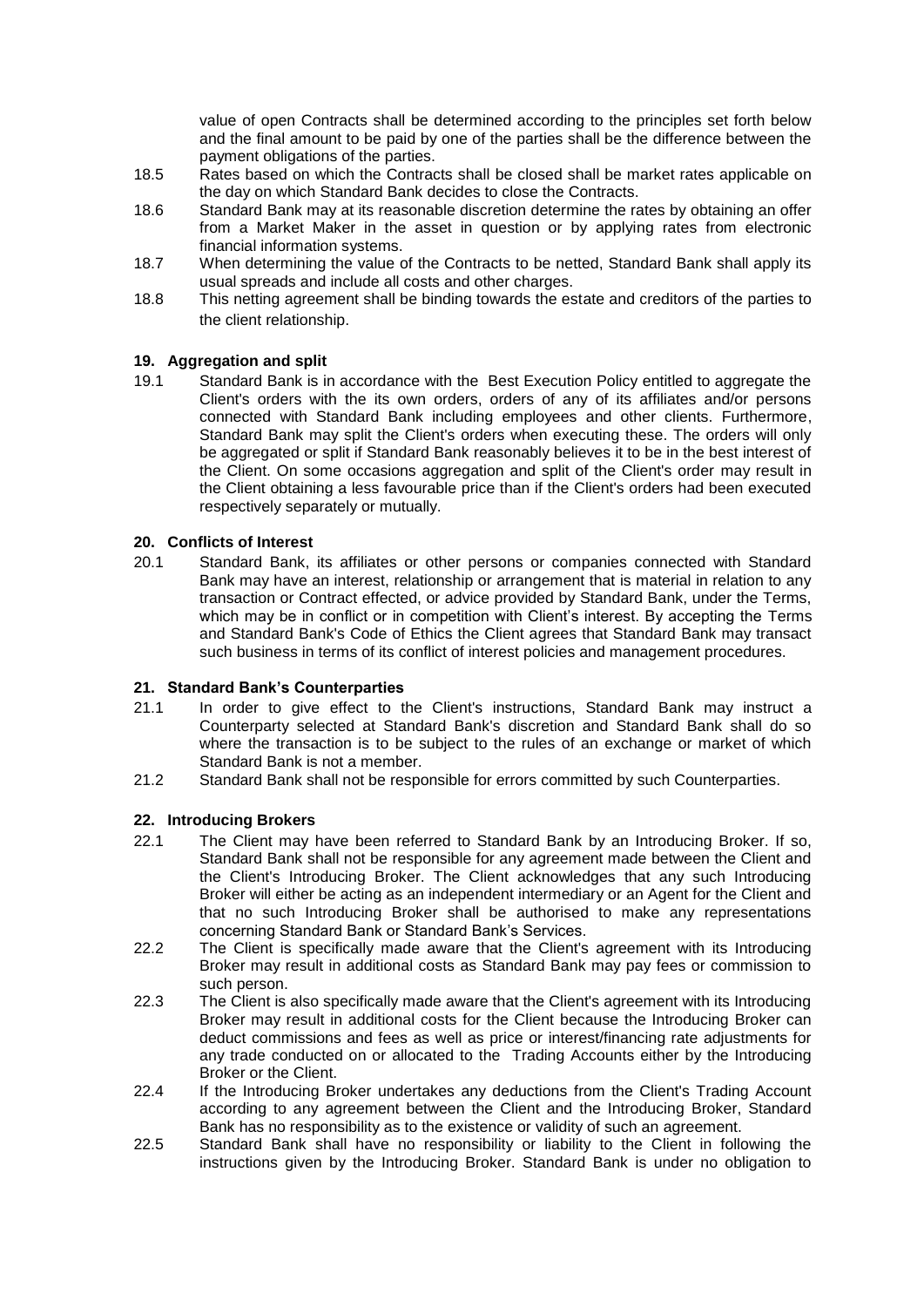supervise or otherwise know or review the payment instructions or any other acts, including but not limited to the trading, of the Introducing Broker.

- 22.6 The Client acknowledges and accepts that frequent transactions may result in a sum total of commissions, fees, price or interest/financing rate adjustments for trades conducted that may be substantial and not necessarily be offset by the net profits, if any, achieved from the relevant trades. The responsibility for correctly assessing whether the size of the total commissions, fees, price or interest/financing rate adjustments for trades conducted paid from the Client's account makes trading commercially viable, is the combined responsibility of the Client and the Introducing Broker. Standard Bank only acts as the intermediary, and therefore is not responsible for the size of the commissions and fees as well as price or interest rate paid by the Client.
- 22.7 Any commissions, fees, price or interest/financing rate adjustments for trades conducted may be shared between the Introducing Broker, Standard Bank and third parties according to the Introducing Broker's written instructions and/or at Standard Bank's discretion.

## <span id="page-17-0"></span>**23. Default and Default Remedies**

- 23.1 The provisions contained in this Clause supplement any other rights that Standard Bank or any of its affiliates have according to the Terms, including but not limited to the Pledge Agreement referred to in Clause [17,](#page-15-1) and furthermore any other rights Standard Bank has according to South African law.
- 23.2 Standard Bank reserves the right to retain, or make deductions from, any amounts which Standard Bank owes to or is holding for the Client if any amounts are due from the Client to Standard Bank or Standard Bank's affiliates.
- 23.3 The Client authorises Standard Bank, at Standard Bank's discretion, at any time and without notice, to sell, apply, set-off and/or charge in any manner any or all of the Client's property and/or the proceeds of any of the same of which Standard Bank or any of its affiliates or Agents has custody or control, in order to discharge any or all of the Client's obligations to Standard Bank or to Standard Bank's affiliates.
- 23.4 Each and any of the following events shall constitute an Event of Default in relation to all of a Client's Contracts, Margin Trades, securities and other business with Standard Bank (regardless of whether the Event of Default only relates to part of the business with Standard Bank):
- 23.4.1 if the Client fails to make any payment or fails to do any other act required under the Terms or by Standard Bank at its reasonable discretion;
- 23.4.2 if the Client fails to remit funds necessary to enable Standard Bank to take delivery under any Contract on the first due date;
- 23.4.3 if the Client fails to provide assets for delivery, or take delivery of assets, under any Contract on the first due date;
- 23.4.4 if the Client dies or becomes of unsound mind;
- 23.4.5 if an application is made in respect of the Client for any action pursuant to the South African Insolvency Act 24 of 1936 (as amended) or any equivalent act or successor act applicable to the Client or, if a partnership, in respect of one or more of the partners, or if a company, that a receiver, trustee, administrative receiver or similar officer is appointed;
- 23.4.6 if a petition is presented for the winding-up or administration of the Client;
- 23.4.7 if an order is made or a resolution is passed for the winding-up or administration of the Client (other than for the purposes of amalgamation or reconstruction with the prior written approval of Standard Bank);
- 23.4.8 if any distress, execution or other process is levied against any property of the Client and is not removed, discharged or paid within seven days;
- 23.4.9 if any security created by any mortgage or charge becomes enforceable against the Client and the mortgagee or chargee takes steps to enforce the security or charge;
- 23.4.10 if any indebtedness of the Client or any of its subsidiaries becomes immediately due and payable, or capable of being declared so due and payable, prior to its stated maturity by reason of default of the Client (or any of its subsidiaries) or the Client (or any of its subsidiaries) fails to discharge any indebtedness on its due date;
- 23.4.11 if the Client fails to fully comply with obligations under the Terms or any Contract, including refrains from complying with Margin requirements;
- 23.4.12 if any of the representations or warranties given by the Client are, or become, untrue;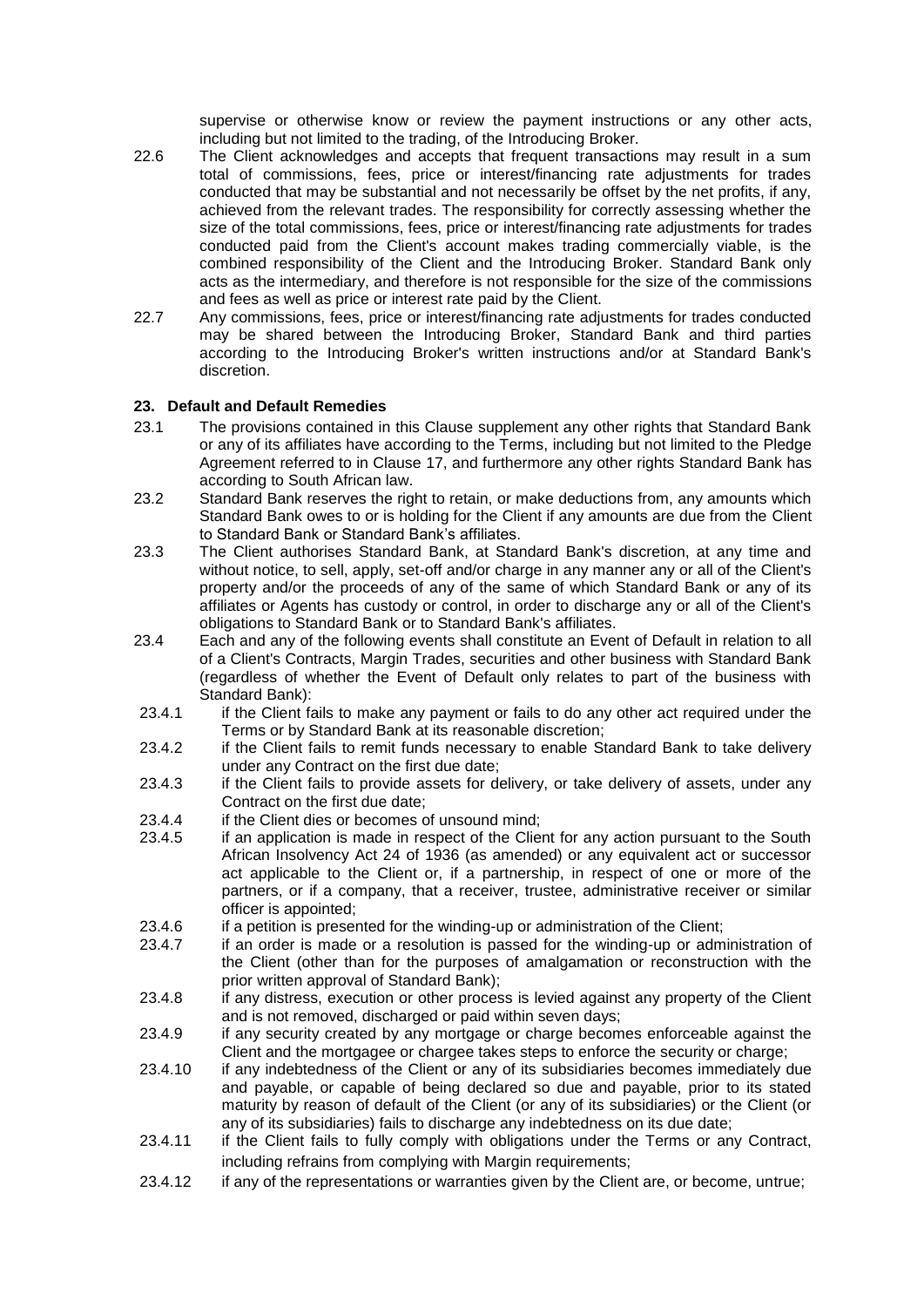- 23.4.13 if Standard Bank or the Client is requested to close a Contract (or any part of a Contract) by any regulatory agency or authority; or
- 23.4.14 if Standard Bank reasonably considers it necessary for its own protection or the protection of its affiliates.
- 23.5 Upon the occurrence of an Event of Default, Standard Bank shall at its discretion be entitled to:
- 23.5.1 sell or charge in any way any or all of the Client's collateral, assets and property which may from time to time be in the possession or control of Standard Bank or any of its affiliates or Agents or call on any guarantee, without any notice or court order. Sale of Security, assets and property shall take place by means that Standard Bank in its reasonable discretion determines and at the price that Standard Bank in its reasonable discretion determines to be the best obtainable;
- 23.5.2 buy or sell any Security, investment or other property where this is, or is in the reasonable opinion of Standard Bank likely to be, necessary in order for Standard Bank to fulfill its obligations under any Contract and the Client shall reimburse Standard Bank for the full amount of the purchase price plus any associated costs and expenses;
- 23.5.3 deliver any Security, investment or property to any third party, or otherwise take any action Standard Bank considers to be desirable in order to close any Contract;
- 23.5.4 require the Client immediately to close and settle a Contract in such manner as Standard Bank may in its reasonable discretion request;
- 23.5.5 to enter into any foreign exchange transaction, at such market rates and times as Standard Bank may determine, in order to meet obligations incurred under a Contract; 23.5.6 reinvoice all or part of any assets standing to the debit or credit of any Account (including commuting Standard Bank's or the Client's obligation to deliver an asset into an obligation to pay an amount equal to the market value of the asset (determined by Standard Bank at its reasonable discretion) on the date reinvoicing
- takes place); and 23.5.7 close-out all Contracts and net all the Client's and Standard Bank's obligations towards each other as of the date fixed by Standard Bank with effect to third parties.
- 23.6 The Client authorises Standard Bank to take any or all of the steps described in this Clause without notice to the Client and acknowledges that Standard Bank shall not be responsible for any consequences of it taking any such steps, unless Standard Bank has exercised gross negligence in connection herewith. The Client shall execute the documents and take the action as Standard Bank may request in order to protect the rights of Standard Bank and its affiliates under the Terms or under any agreement the Client may have entered into with Standard Bank's affiliates.
- 23.7 If Standard Bank exercises its rights to sell any Security or property of the Client under this Clause, it will effect such sale, without notice or liability to the Client, on behalf of the Client and apply the proceeds of sale in or towards discharge of any of the Client's obligations to Standard Bank or to Standard Bank's affiliates.
- 23.8 Without prejudice to Standard Bank's other rights under the Terms or under prevailing law, Standard Bank may, at any time and without notice, combine or consolidate any of the accounts maintained by the Client with Standard Bank or any of its affiliates and offset any and all amounts owed to, or by, Standard Bank or any of its affiliates in such manner as Standard Bank at its reasonable discretion may determine.

## **24. Client Representations and Warranties**

- 24.1 The Client warrants and represents that:
- 24.1.1 it is not under any legal disability with respect to, and is not subject to any law or regulation which prevents its performance according to the Terms or any Contract or transaction contemplated by the Terms;
- 24.1.2 it has obtained all necessary consents and has the authority to operate according to the Terms (and if the Client is not an individual person, that it is properly empowered and has obtained necessary corporate or other authority pursuant to its constitutional and organisational documents);
- 24.1.3 investments or other assets supplied by the Client for any purpose shall, subject to the Terms, at all times be free from any charge, lien, pledge or encumbrance and shall be beneficially owned by the Client;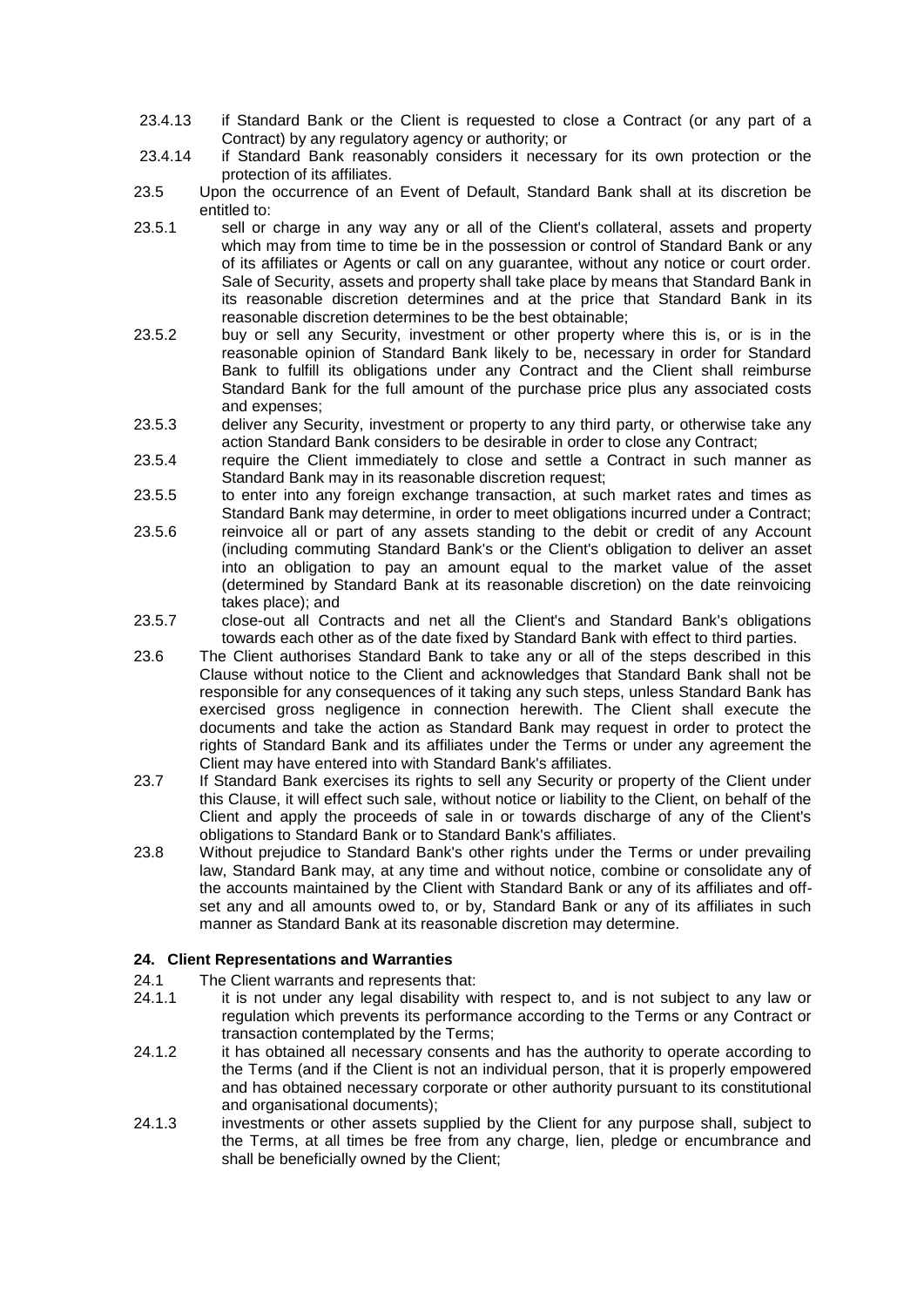- 24.1.4 it is in compliance with all laws to which it is subject including, without limitation, all tax laws and regulations, exchange control requirements and registration requirements; and
- 24.1.5 the information provided by the Client to Standard Bank is complete, accurate and not misleading in any material respect.
- 24.2 The above warranties and representations shall be deemed to be repeated each time the Client in the future for the duration of the client relationship provides instructions to Standard Bank.

#### **25. Indemnity and limitations of liability**

- 25.1 The Client is obliged to compensate Standard Bank for all losses, taxes, expenses, costs and liabilities whatsoever (present, future, contingent or otherwise and including reasonable legal fees) which may be suffered or incurred by Standard Bank as a result of or in connection with:
- 25.1.1 the Client's breach of the Terms;
- 25.1.2 Standard Bank entering into any transaction or Contract; or
- 25.1.3 Standard Bank taking any of the steps which Standard Bank is entitled to take in an Event of Default;

unless and to the extent only that such losses, taxes, expenses, costs and liabilities are suffered or incurred as a result of Standard Bank's gross negligence or willful default.

- 25.2 This right to compensation shall survive any termination of the Client relationship.
- 25.3 **Standard Bank makes no warranty, express or implied, in respect of the Services. Standard Bank expressly disclaims any implied warranties of availability, fitness for a particular purpose, correctness, quality, accuracy, security, completeness, reliability, performance, timeliness, or pricing in respect of the Services. Standard Bank has no responsibility to maintain the Services or supply any corrections, updates or releases in respect of the Services. Standard Bank is not soliciting any action based on the provision or use of the Services.**
- 25.4 **The Client acknowledges that Standard Bank's obligations in respect of the Services, including the availability, proper operation, security and proper performance and accuracy of the Services, do not constitute any guarantee or assurance as to the Services and are limited to an undertaking, on a best endeavours basis as can reasonably be expected from a professional provider of automated financial services.**
- <span id="page-19-0"></span>25.5 **Consequently and without prejudice to Clause [8](#page-8-0) Standard Bank its officers, affiliates, employees and agents shall not be liable in delict, contract, warranty or otherwise for any direct, indirect or consequential costs, damages, losses or liability, contingent or otherwise, suffered by the Client or any third party, which arises out of or is pursuant to**:
- **25.5.1 the correctness, quality, accuracy, security, completeness, reliability, performance, timeliness or pricing provided under the Services;**
- **25.5.2 any loss (including consequential and other indirect losses), expense, cost or liability (together referred to as "Loss") suffered or incurred by the Client as a result of or in connection with the provision of the Services unless and to the extent that such Loss is suffered or incurred as a result of Standard Bank's willful default;**
- **25.5.3 any Loss due to actions taken by Standard Bank according to its rights under the Terms,**
- **25.5.4 operational failures preventing the use of the Trading Platform;**
- **25.5.5 interruptions preventing the Client from accessing the Trading Platform;**
- **25.5.6 any failure to provide continuous access to the Services or for any interruption or disruption of Client's access or delays or omissions of the Services, including delays in processing any instruction which result in such instruction not being executed, arising from,** *inter alia***, a force majeure or other situations which are beyond the control of Standard Bank, interruption of the Service by Standard Bank in the case of a risk of abuse of, or unauthorised access to, the Service by third parties or any other situation that constitutes, in the sole opinion of Standard Bank, a risk to the security or the accuracy of the Service, volatile market conditions, market disruption, unavailability of pricing or funds for a transaction, overload or shutting down of markets or stock exchanges;**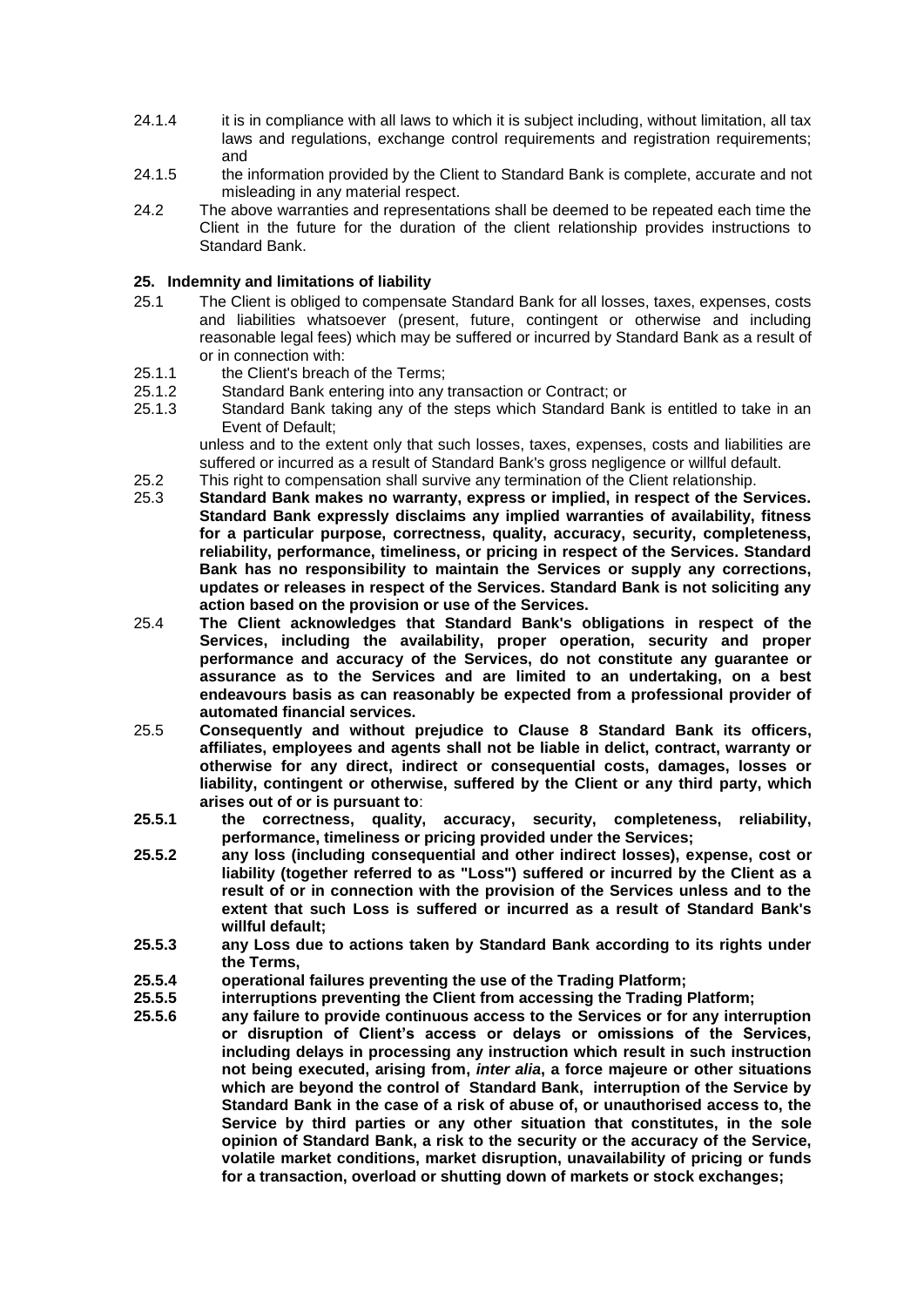- **25.5.7 the failure of any internet connection or communication service to provide or maintain the Client's access to the Services;**
- **25.5.8 any erroneous communications between Standard Bank and the Client.**
- **25.5.9 use of the internet and e-mail as means of communication; or**
- **25.5.10 loss or damage caused by matters relating to the Client's own computer systems.**
- 25.6 Standard Bank will not be liable in delict, contract, warranty or otherwise for any loss of profits or anticipated savings (in either case, whether direct or indirect) or any direct, indirect or consequential damages which the Client may incur or experience because it has entered into these Terms or relied on the Services, even if Standard Bank knows of the possibility of such losses or damages.
- 25.7 Standard Bank shall have no responsibility to inform the Client of any difficulties it or other third parties experience concerning use of the Services or to take any action in connection with those difficulties.
- 25.8 The Client acknowledges, recognizes and accepts that any market recommendation and any information communicated by Standard Bank does not constitute an offer to buy or sell or the solicitation of an offer to buy or sell a Contract and that such recommendation and information, although based upon information from sources believed by Standard Bank to be reliable, may be based solely on a broker's opinion and that such information may be incomplete and may be unverified and unverifiable. Standard Bank makes no representation, warranty or guarantee as to, and shall not be responsible for, the accuracy or completeness of any information or trading recommendation furnished to the Client.
- 25.9 The Client understands that neither Standard Bank nor any provider of data on the Trading Platform guarantees or makes any warranty of any kind, express or implied, regarding timelines, sequence, accuracy or completeness of any data on the Trading Platform. The Client agrees that Standard Bank and any provider of data are not liable for any losses (including lost opportunity or profits) arising out of or relating to (i) any inaccuracy, defect or omission in the data, (ii) any error or delay in the transmission of the data, or (iii) interruption in any such data and accordingly indemnifies and holds Standard Bank and any provider of data harmless against any loss, damage or cost.
- 25.10 **The Client indemnifies, protects, and holds harmless Standard Bank and its officers, affiliates, employees and agents from and against any and all losses, liabilities, judgments, actions, proceedings, claims, damages, costs (including attorney's fees) resulting from or arising out of the use of the Services by the Client or the Client's authorised representatives, including any breaches of the security of the Services (including any access or entry into any of its other systems not covered by these Terms), caused directly or indirectly by the Client, the Client's officers, affiliates, employees or agents or the Client's authorised representatives.**

## **26. Confidentiality and Standard Bank's disclosure of information**

- 26.1 Neither party shall disclose any information relating to the business, investments, finances or other matters of a confidential nature of the other party of which it may in the course of its duties or obtain possession of, and each party shall use all reasonable endeavours to prevent any such disclosure. However, this shall not apply if a party is obliged hereto due to prevailing legislation, or to a legislative or supervising authority, or to another person who according to the law is entitled to demand disclosure, or in order to enable the party sufficiently to fulfill its obligations pursuant to these Terms.
- 26.2 By accepting the Terms the Client authorises Standard Bank to disclose such information relating to the Client as may be required by any law, rule or regulatory authority, including any applicable Market Rules, without prior notice to the Client. Furthermore, Standard Bank may disclose requested and relevant information relating to the Client to third parties in or outside South Africa in order to facilitate the transfer of funds initiated by Client.
- 26.3 By accepting the Terms the Client permits Standard Bank to transfer personal information about the Client submitted to or collected by Standard Bank with any legal entity within the Standard Bank Group. The Standard Bank Group may transfer such personal information for the purposes of complying with regulatory matters, providing and performing investment advice, investment services, and other services which Standard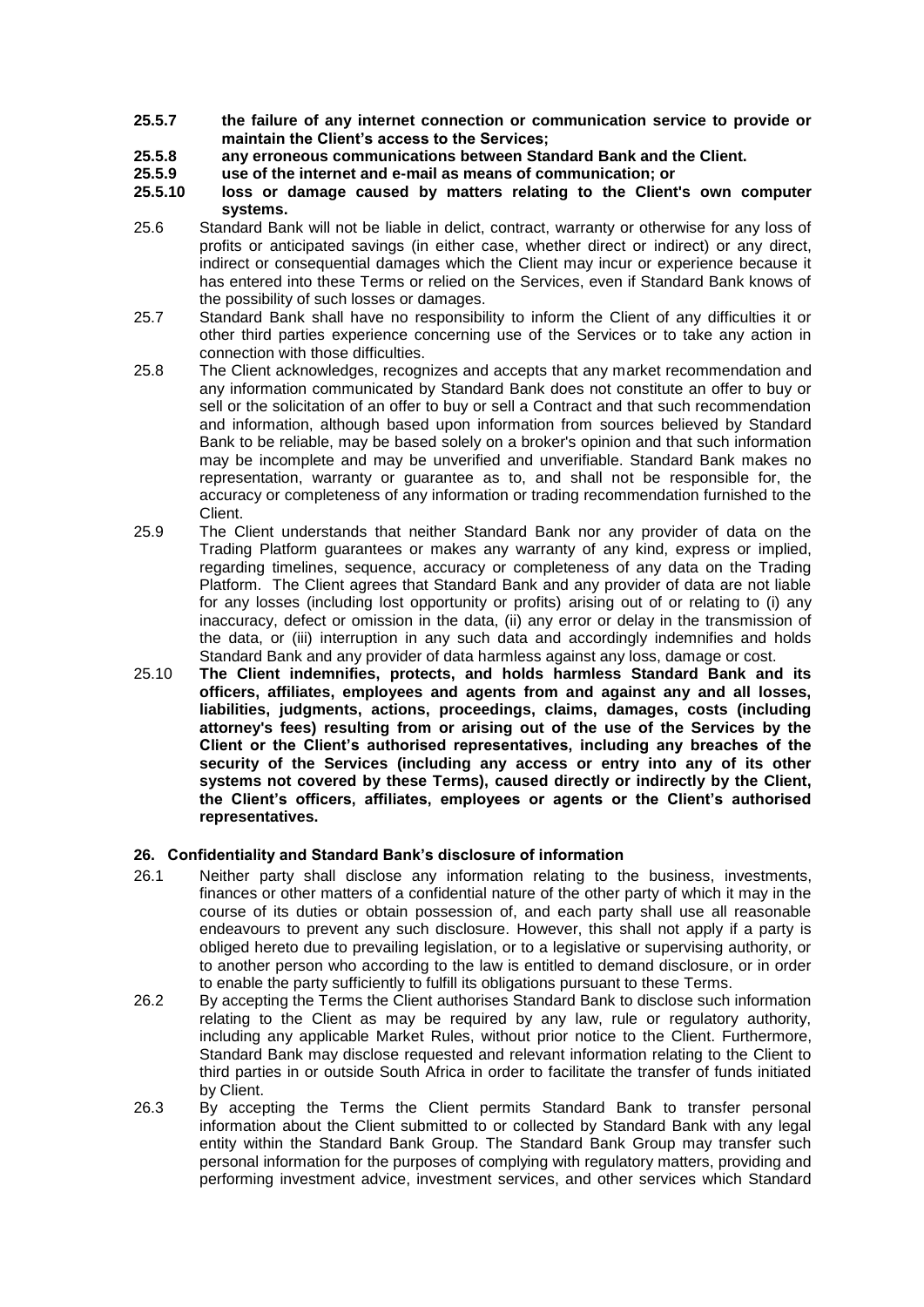Bank offers, conducting marketing, and managing the client relationship. Such personal information may be transferred to Standard Bank Group companies in countries where data protection laws may not provide an equivalent level of protection to the laws of South Africa. Furthermore, Standard Bank may share such personal information with a third party agency working on behalf of Standard Bank with the purpose of performing client analysis for the use of Standard Bank's sales and marketing and with any Introducing Broker working on behalf of Standard Bank for the purpose of completing the due diligence and approving of account applications.

26.4 The Client's personal information will be stored no longer than necessary to carry out the purposes listed in the Terms. The Client has the right to request correction, supplementation, deletion, or blocking of such personal information if inaccurate, incomplete, or irrelevant for the purposes of the processing or if processed in any other way that is unlawful. In certain circumstances, the Client may also have the right to object for legitimate reasons to the processing of such personal data in accordance with the procedures set forth in the applicable data protection regulations and to seek other legal remedies available in connection with the processing of such personal information.

#### **27. Amendments**

27.1 Standard Bank is entitled to amend the Terms in favour of the Client without notice. Changes not in the Client's favour may take place at any time by giving a notice of minimum of one month Standard Bank will provide the notice to the Client by publication on the Website or by e-mail at Standard Bank's discretion. The Client is deemed to have accepted such changes if he does not, before the proposed date of their entry into force, notify Standard Bank that he does not accept them.

## <span id="page-21-0"></span>**28. Termination**

- 28.1 The Client relationship shall remain in force until terminated.
- 28.2 The Client is entitled to terminate the Client relationship immediately by giving written notice to Standard Bank. Standard Bank is entitled to terminate the Client relationship immediately by giving notice. Standard Bank will provide the notice to the Client by publication on the Website or by e-mail at Standard Bank's discretion. Termination shall not affect any accrued rights and obligations.
- 28.3 On termination, Standard Bank and the Client undertake to complete all Contracts that are already entered into or under execution and the Terms shall continue to bind both parties in relation to such transactions. Standard Bank is entitled to deduct all amounts due to it before transferring any credit balances on any of the Trading Accounts to the Client and it is entitled to postpone such transferring until any and all Contracts between Standard Bank and the Client are closed. Furthermore, Standard Bank is entitled to require the Client to pay any charges incurred in transferring the Client's investments.
- 28.4 Any termination of the Client relationship and these Terms shall not affect any warranties, undertakings or indemnities given by the Client in terms hereof, which shall remain in full force and effect.
- 28.5 In the event that the Client has multiple Trading Accounts, it shall be entitled to provide instructions to Standard Bank to effect closure of any of the Trading Accounts, subject to Standard Bank deducting all amounts due to it and ensuring that any and all Contracts between Standard Bank and the Client are closed under the respective Trading Account. Standard Bank is entitled to require the Client to pay any charges incurred in transferring the Client's investments from the said Trading Account.

#### **29. Complaints and Disputes**

- 29.1 In case the Client has raised a question or a problem with the account executive or another employee of Standard Bank without receiving a satisfactory answer, the Client is entitled to call the the Compliance Department in Standard Bank as provided in the statutory disclosure document as published on the Website. The Compliance Department hereafter investigates and answers the complaint.
- 29.2 Without prejudice to any of Standard Bank's other rights under the Terms, in case of a dispute between the Client and Standard Bank over a Margin Trade or alleged Margin Trade or any instruction relating to a Margin Trade, Standard Bank is entitled at its reasonable discretion and without notice to close any such Margin Trade or alleged Margin Trade if Standard Bank reasonably believes such action to be desirable for the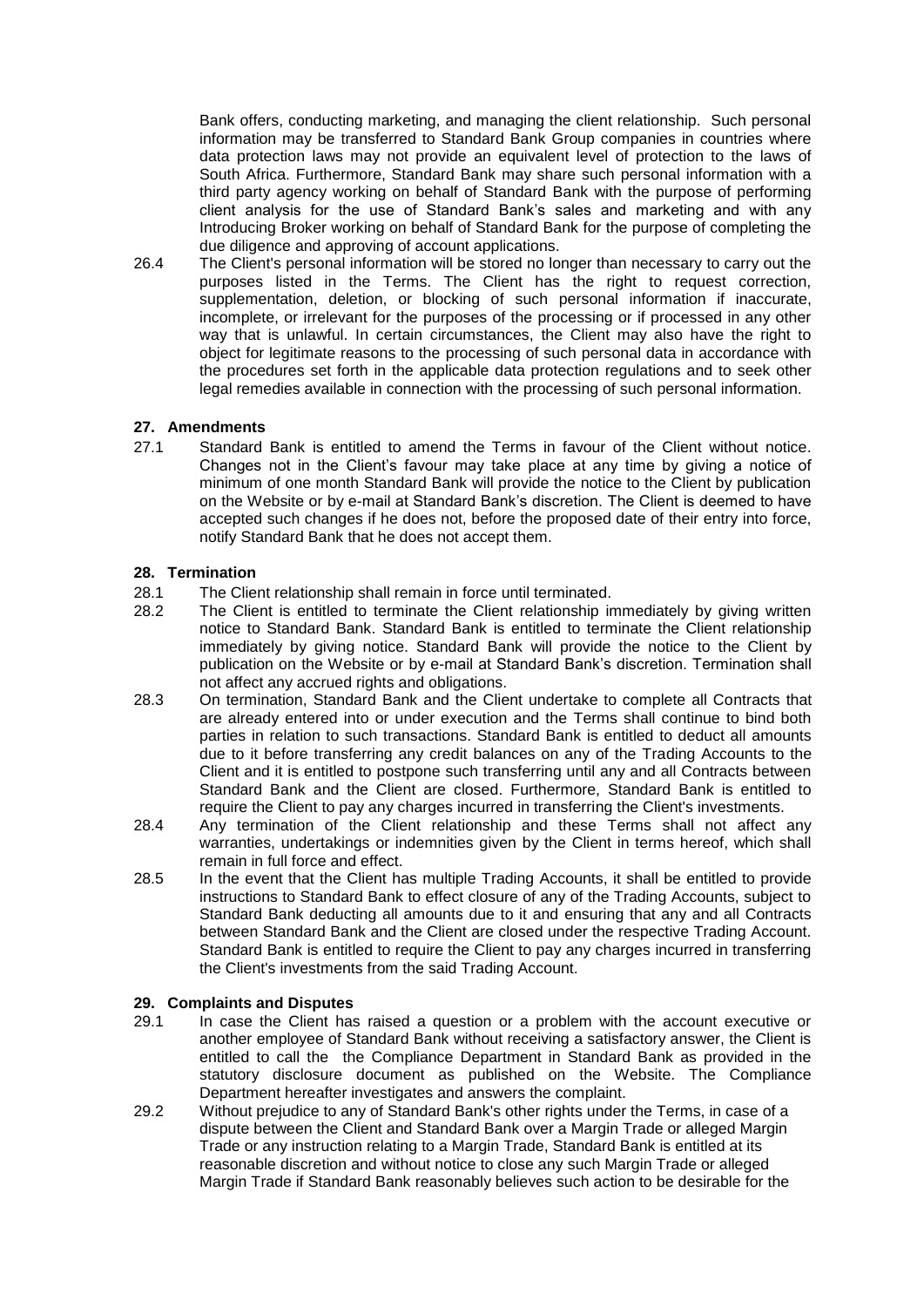purpose of limiting the maximum amount involved in the dispute. Standard Bank shall not be responsible to the Client in connection with any subsequent fluctuations in the level of the relevant Margin Trade. If Standard Bank closes a Margin Trade under this Clause such action shall be without prejudice to Standard Bank's right to contend that such Margin Trade had already been closed by Standard Bank or was never opened by the Client. Standard Bank shall take reasonable steps to inform the Client that Standard Bank has taken such action as soon as practicable after doing so. Where Standard Bank closes a Margin Trade or alleged Margin Trade in accordance with this Clause, the closing shall be without prejudice to the Client's rights to open a new Margin Trade, provided that such Margin Trade is opened in accordance with the Terms. When calculating margin or other funds required for such Margin Trade, Standard Bank is entitled to do so on the basis that Standard Bank's view of the disputed events or instructions is correct.

## **30. Notices**

- 30.1 The address the Client supplies on the online application form, or such other address that the Client may stipulate in writing, is the chosen address where notices may be given and documents in legal proceedings may be served. Standard Bank's chosen address for such purposes is East Wing,  $1^{st}$  Floor, 30 Baker Street, Rosebank, Republic of South Africa, 2196 (physical address) and P O Box 61309, Marshalltown, Johannesburg, Republic of South Africa, 2107 (postal address) for attention of Head: Webtrader Operations, Global Markets or any subsequent address (physical and/ or postal) as advised to the Client.
- 30.2 Any notice given in terms hereof, by either the Client or Standard Bank, will be in writing and deemed, unless the contrary is proved, to have been received
- 30.2.1 on the date it was delivered by hand if between 08:00 and 17:00 South African time on a Business Day;
- 30.2.2 14 (fourteen) days after posting;<br>30.2.3 on the date shown on a fax tra
- 30.2.3 on the date shown on a fax transmission confirmation if transmitted between 08:00 and 17:00 South African time on a Business Day.

#### **31. Governing law and choice of jurisdiction**

- 31.1 The Client relationship and Terms are subject to and shall be construed in accordance with South African law as the sole and exclusive governing law.
- 31.2 The Client and Standard Bank hereby consent to the non-exclusive jurisdiction of the High Court of South Africa (Gauteng Local Division, Johannesburg or any successor to that division) in respect of disputes regarding the client relationship and the Terms and any and all dealings between the Client and Standard Bank. However, Standard Bank reserves the right to commence proceedings in any competent court and jurisdiction that it may find suitable, including but not limited to jurisdictions in which the Client is a citizen or resident and jurisdictions in which the Client possesses assets.
- 31.3 This Clause shall survive any termination of the Client relationship.

#### **32. Miscellaneous**

- 32.1 If at any time any provision of the Terms is or becomes illegal, invalid or unenforceable in any respect under the law of any jurisdiction, neither the legality, validity or enforceability of the remaining provisions of the Terms under the law of that jurisdiction nor the legality, validity or enforceability of such provision under the law of any other jurisdiction shall be in any way affected.
- <span id="page-22-0"></span>32.2 Standard Bank shall not be liable to the Client for any failure, hindrance or delay in performing its obligations under the Terms where such failure, hindrance or delay arises directly or indirectly from circumstances beyond its reasonable control. Such force majeure events shall include without limitation any technical difficulties such as telecommunications failures or disruptions, non-availability of Standard Bank's website e.g. due to maintenance downtime, declared or imminent war, revolt, civil unrest, catastrophes of nature, statutory provisions, measures taken by authorities, strikes, lockouts, boycotts, or blockades, notwithstanding that Standard Bank is a party to the conflict and including cases where only part of Standard Bank's functions are affected by such events.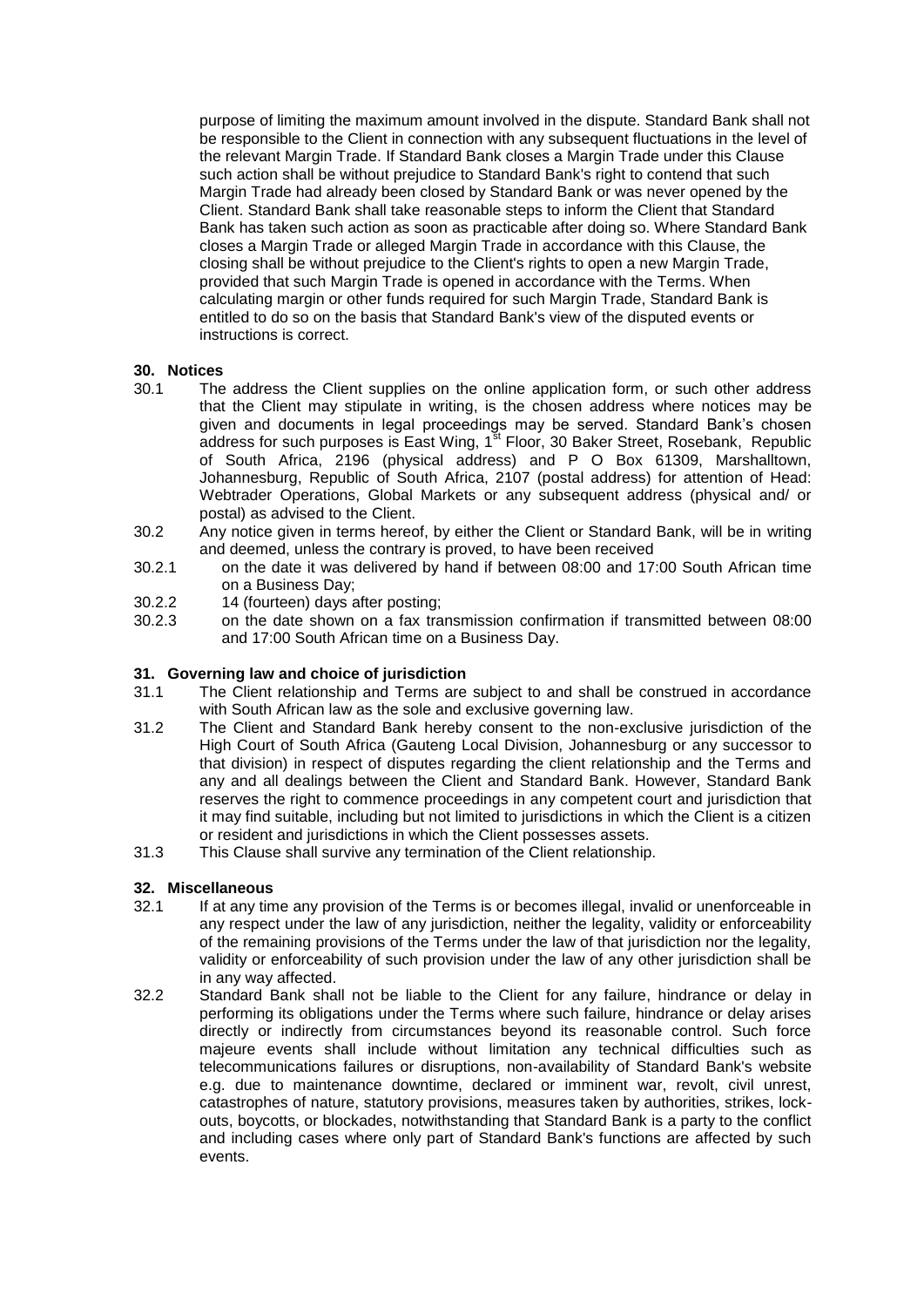- 32.3 If the Client's combined exposure in one or more margin trades reaches a level which in case of an adverse market development - may lead to a significant deficit not covered by the Client's deposits and/or margin with Standard Bank, Standard Bank may in its reasonable sole discretion shall be entitled but not be obligated to (i) increase the margin requirements and/or (ii) reduce the Client's exposure by closing one or more or all of the Client's open positions in any and/or all of the Trading Accounts. Notwithstanding the aforegoing, Standard Bank has the right, acting in its sole discretion and without providing reasons thereto, to increase its margin requirements in respect of the Client,
- 32.4 Furthermore, Standard Bank is entitled in its reasonable opinion to determine that an emergency or an exceptional market condition has occurred. Such conditions shall include, but are not limited to, the suspension or closure of any market or the abandonment or failure of any event to which Standard Bank relates its quote or the occurrence of an excessive movement in the level of any Margin Trade and/or underlying market or Standard Bank's reasonable anticipation of the occurrence of such a movement. In such cases Standard Bank may increase its margin requirements, reduce the Client's exposure, close any or all of the Client's open Margin Trades and/or suspend trading.
- 32.5 The Client may not assign its rights or delegate any of the Client's obligations under the Terms or according to any Contract to others whereas Standard Bank may assign its rights or delegate its obligations to any regulated financial institution.
- 32.6 For various investments, instruments and groups of Clients, Standard Bank may provide additional business terms. The Client acknowledges, understands and accepts that:
- 32.6.1 such business terms made available to Clients shall constitute an addition to the Terms; and
- 32.6.2 the Client should not undertake any transaction unless the business terms applicable for such investment, instrument or group of Clients have been understood and accepted.

Transactions undertaken by the Client notwithstanding above, shall be deemed as had this sub-clause indeed been complied with.

- 32.7 The rights and remedies contained in the Terms are cumulative and not exclusive of any rights or remedies provided by law.
- 32.8 No delay or omission on the part of Standard Bank in exercising any right, power or remedy provided by law or under the Terms, or partial or defective exercise thereof, shall:
- 32.8.1 impair or prevent further or other exercise of such right, power or remedy; or
- 32.8.2 operate as a waiver of such right, power or remedy.
- 32.9 No waiver of any provision or right in the Terms shall (unless expressly agreed in writing by the waiving party) be construed as a waiver of a future breach of the same clause or as authorising a continuation of the particular breach.
- 32.10 The Client hereby ratifies all transactions with Standard Bank effected prior to the Client's acceptance of the Terms and agrees that the rights and obligations of the Client in respect thereto shall be governed by the Terms.
- 32.11 By accepting the Terms on behalf of a corporation or other legal entity, the person accepting or signing the Terms represents and warrants that he/she is authorised to act on behalf of such corporation or legal entity and to bind the same to the Terms and all obligations arising hereunder. If at a later stage it becomes apparent that the signatory was not duly authorised to bind the corporation or legal entity, Standard Bank will have the right to seek restitution from this person. Furthermore, the signatory shall indemnify Standard Bank against all liabilities, losses, damages, costs and expenses in relation to any claims or actions brought against Standard Bank as a result of the signatory holding out to be authorised to act and bind any such corporation or legal entity.
- 32.12 Client shall be able to communicate with Standard Bank in English or any other language as Standard Bank may offer from time to time. Standard Bank will communicate with the Client in English or any other language agreed between the parties.
- 32.13 Standard Bank or third parties may have provided the Client with translations of the Terms. The original English version shall be the only legally binding version for the Client and Standard Bank. In case of discrepancies between the original English version and other translations in the Client's possession, the original English version provided by Standard Bank on the Website shall prevail.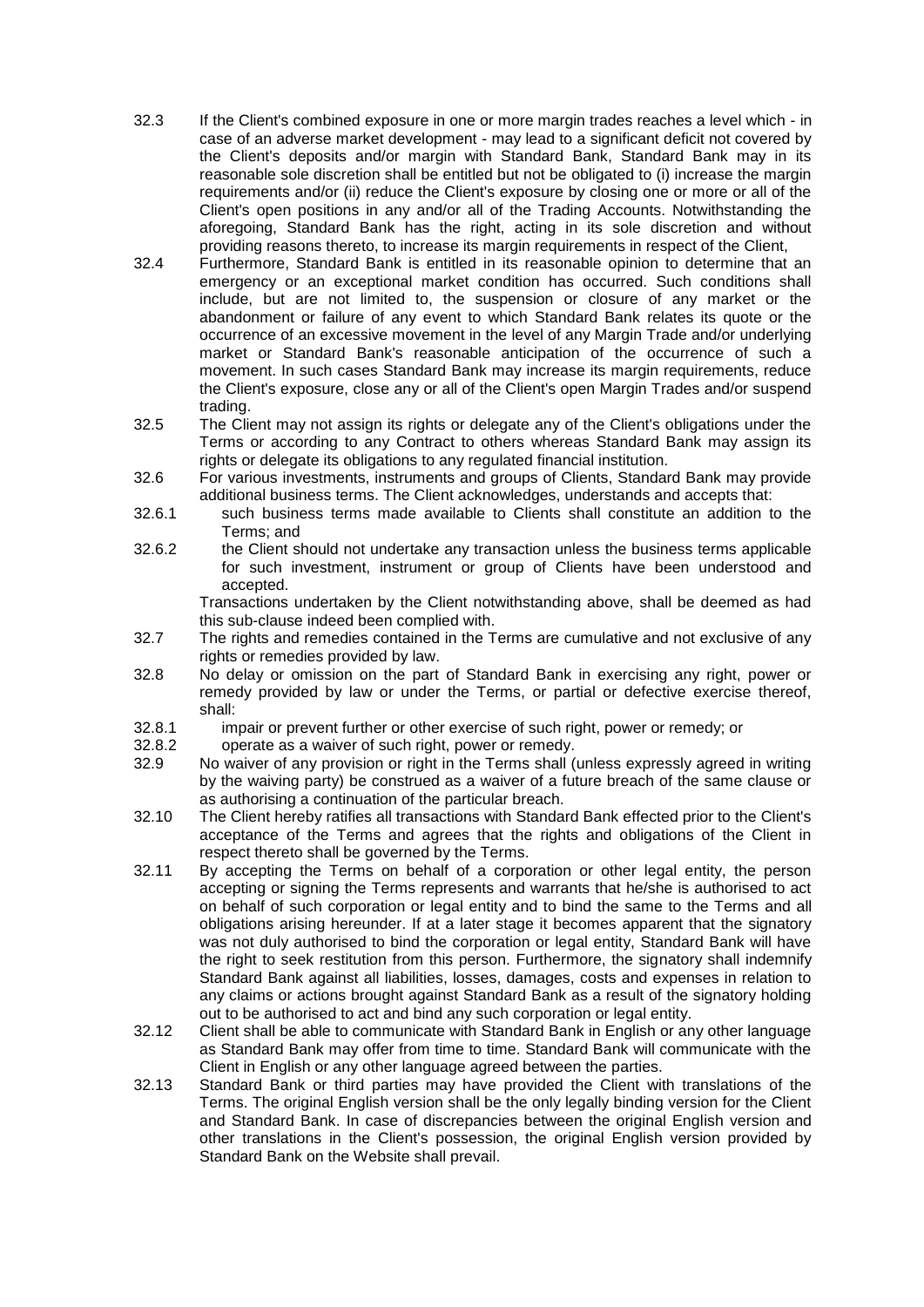32.14 The Client accepts that Standard Bank's call centre may be closed on significant public holidays as published and notified on the Website.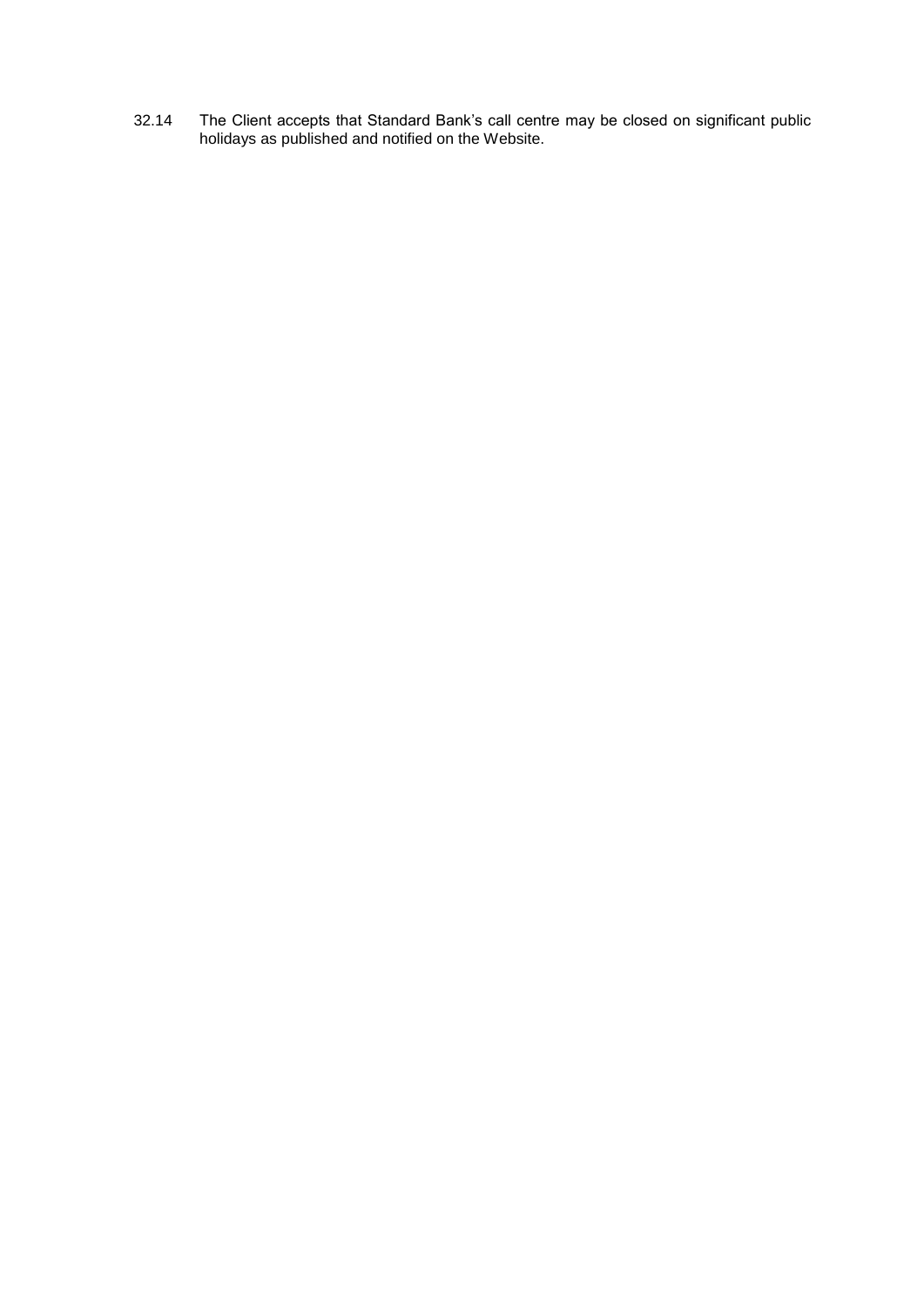#### **Risk disclosure statement for trades in foreign exchange and derivatives**

This brief statement, which constitutes an addition to the Terms, does not disclose all of the risks and other significant aspects of trading foreign exchange and derivatives. In consideration of the risks, you should enter into transactions with the mentioned products only if you understand the nature of the contracts and the contractual legal relationship into which you are entering and the extent of your exposure to risk. Transactions in foreign exchange and derivatives are not suitable for many members of the public. You should carefully consider whether transacting is appropriate for you in light of your experience, objectives, financial resources and other relevant circumstances.

#### **Foreign Exchange and Derivatives**

#### *1 Effect of "Leverage" or "Gearing"*

Transactions in foreign exchange and derivatives carry a high degree of risk. The amount of initial margin may be small relative to the value of the foreign exchange or derivatives contract so that transactions are "leveraged" or "geared". A relatively small market movement will have a proportionately larger impact on the funds you have deposited or will have to deposit; this may work against you as well as for you. You may sustain a total loss of initial margin funds and any additional funds deposited with Standard Bank to maintain your position. If the market moves against your position and/or margin requirements are increased, you may be called upon to deposit additional funds on short notice to maintain your position. Failing to comply with a request for a deposit of additional funds, may result in closure of your position(s) by Standard Bank on your behalf and you will be liable for any resulting loss or deficit.

#### *2 Risk-reducing Orders or Strategies*

The placing of certain orders (e.g. "stop-loss" orders, where permitted under local law, or "stop-limit" orders), which are intended to limit losses to certain amounts, may not be adequate given that markets conditions make it impossible to execute such orders, e.g. due to illiquidity in the market. Strategies using combinations of positions, such as "spread" and "straddle"' positions may be as risky as taking simple "long" or "short" positions.

#### **Additional risks common to foreign exchange and derivative transactions**

#### *3 Terms and Conditions of Contracts*

You should ask your advisor about the terms and conditions of the Contracts entered into and information on associated obligations (e.g. the circumstances under which you may become obligated to make or take delivery of the underlying interest of a futures contract). Under certain circumstances the specifications of outstanding contracts may be modified by the exchange or clearing house to reflect changes in the underlying interest.

#### *4 Suspension or Restriction of Trading and Pricing Relationships*

Market condition (e.g. illiquidity) and/or the operation of the rules of certain markets (e.g., the suspension of trading in any contract or contract month because of price limits or "circuit breakers") may increase the risk of loss by making it difficult or impossible to effect transactions or close/ offset positions.

Normal pricing relationships between the underlying asset and a derivative do not always exist. The absence of an underlying reference price may make it difficult to judge "fair" value.

## *5 Deposited Cash and Property*

You should familiarize yourself with the protections accorded to the Security you deposit by way of money or other assets in domestic and foreign transactions, particularly in the event of an insolvency or bankruptcy. The extent to which you may recover your money or other assets is governed by the legislation and local rules in the country at which location the counterparty acts.

#### *6 Commission and Other Charges*

Before you begin to trade, you should obtain a clear explanation of all commission, fees and other charges for which you will be liable. These charges will affect your net profit or loss.

#### *7 Transactions In Other Jurisdictions*

Transactions on markets in other jurisdictions, including markets formally linked to a domestic market, may expose you to additional risk. Such markets may be subject to regulation, which may offer different or diminished investor protection. Your local regulatory authority will be unable to compel the enforcement of the rules of regulatory authorities or markets in other jurisdictions where your transactions have been effected.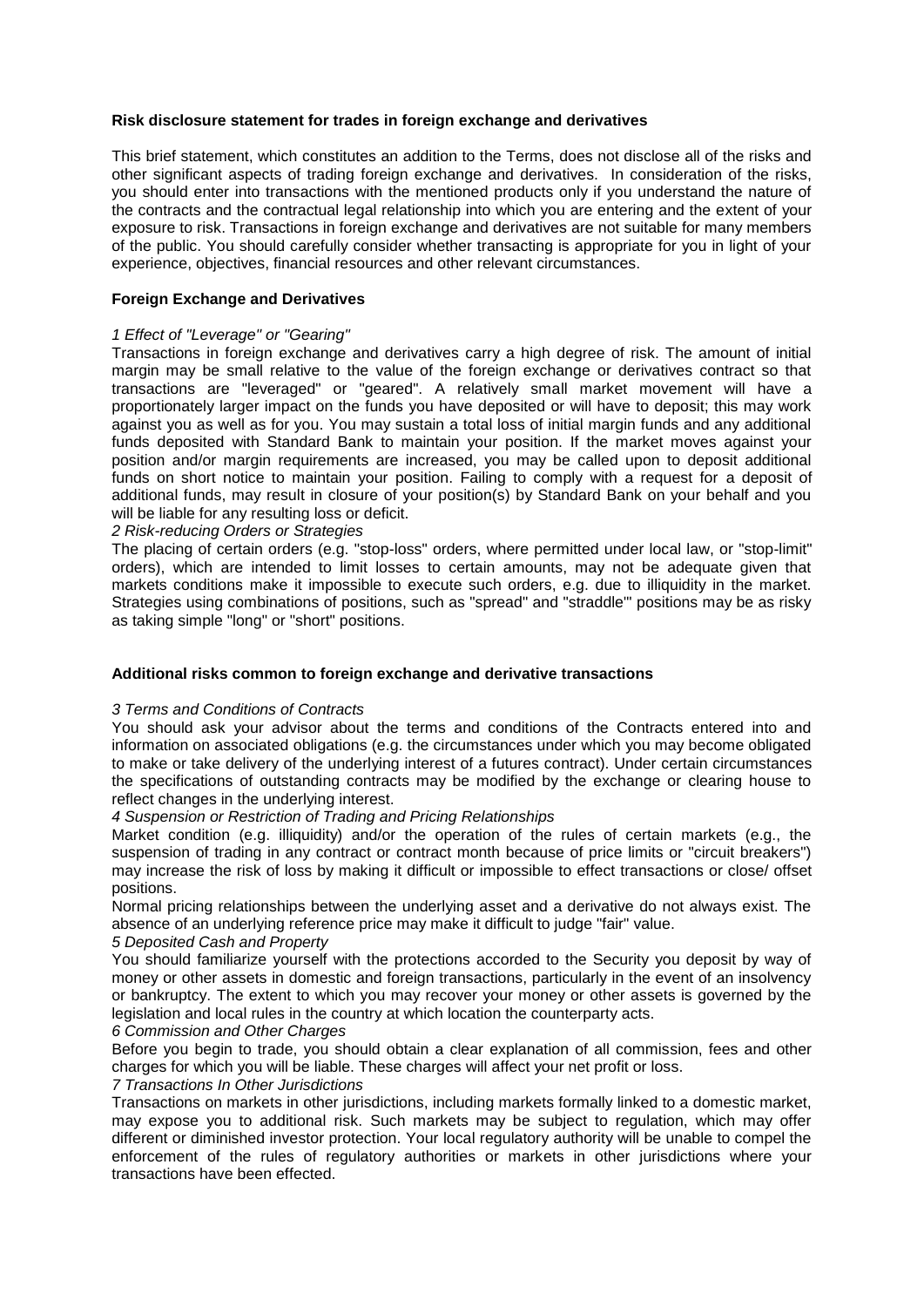#### *8 Currency Risks*

The profit or loss in transactions in foreign currency denominated contracts in another currency than your account currency will be affected by fluctuations in currency rates where there is a need to convert from the currency denomination of the contract to the account currency.

#### *9 Trading Facilities*

Most open outcry and electronic trading facilities are supported by computer-based component systems for the order-routing, execution, matching, registration or clearing of trades. As with all facilities and systems, they are vulnerable to temporary disruption or failure. Your ability to recover certain losses may be subject to limits on liability imposed by the system provider, the market, the clearing house and/or member firms. Such limits may vary and you should ask your advisor for details in this respect.

#### *10 Electronic Trading*

Trading on an electronic trading system may differ not only from trading in an open-outcry market but also from trading on other electronic trading systems. If you undertake transactions on an electronic trading system, you will be exposed to risks associated with the system including the failure of hardware and software. The result of any system failure may be that your order is either not executed according to your instructions, is not executed at all and a lack of capability to keep you informed continuously about your positions and fulfillment of the margin requirements.

#### *1 Off-Exchange Transactions*

In some jurisdictions firms are permitted to effect off-exchange transactions. The party with which you deal may be acting as your counterpart to the transaction. It may be difficult or impossible to liquidate an existing position, to assess the value, to determine a fair price or to assess the exposure to risk. For these reasons, these transactions may involve increased risks. Off-exchange transactions may be less regulated or subject to a separate regulatory regime. Before you undertake such transactions, you should familiarize yourself with applicable rules and attendant risks.

## **General Disclosure of the nature of potential conflicts of interest and sources**

Standard Bank hereby identifies and discloses a range of circumstances which may give rise to a conflict of interest and potentially but not necessarily be detrimental to the interests of one or more Clients. Such a conflict of interest may arise if Standard Bank, or any person directly or indirectly controlled by Standard Bank or a Client, is likely to make a financial gain, or avoid a financial loss, at the expense of a Client. Standard Bank will manage conflicts of interest fairly.

Standard Bank has identified the following circumstances which may give rise to a conflict of interest:

- A. Standard Bank may provide advice to clients whose interests may be in conflict or competition with other clients' interests;
- B. Standard Bank may have an interest that is contrary to Clients' transactions, e.g. when Clients trade in markets where Standard Bank acts as a market maker or when Standard Bank wishes to invest in the same instrument as a Client;
- C. Standard Bank, its employees and related legal persons may have, establish, change or cease to have positions in securities, foreign exchange or other financial instruments covered by an investment recommendation or advice;
- D. Standard Bank's portfolio managers may trade in securities or other financial instruments on behalf of the clients knowing that the trades will be beneficial to Standard Bank's, its employees' or related persons' positions in the same instruments;
- E. Standard Bank may have an interest in maximizing trading volumes in order to increase its commission revenue, which is inconsistent with the client's personal objective of minimizing transaction costs;
- F. Standard Bank may receive or pay inducements to or from third parties due to the referral of new Clients or Clients' trading.